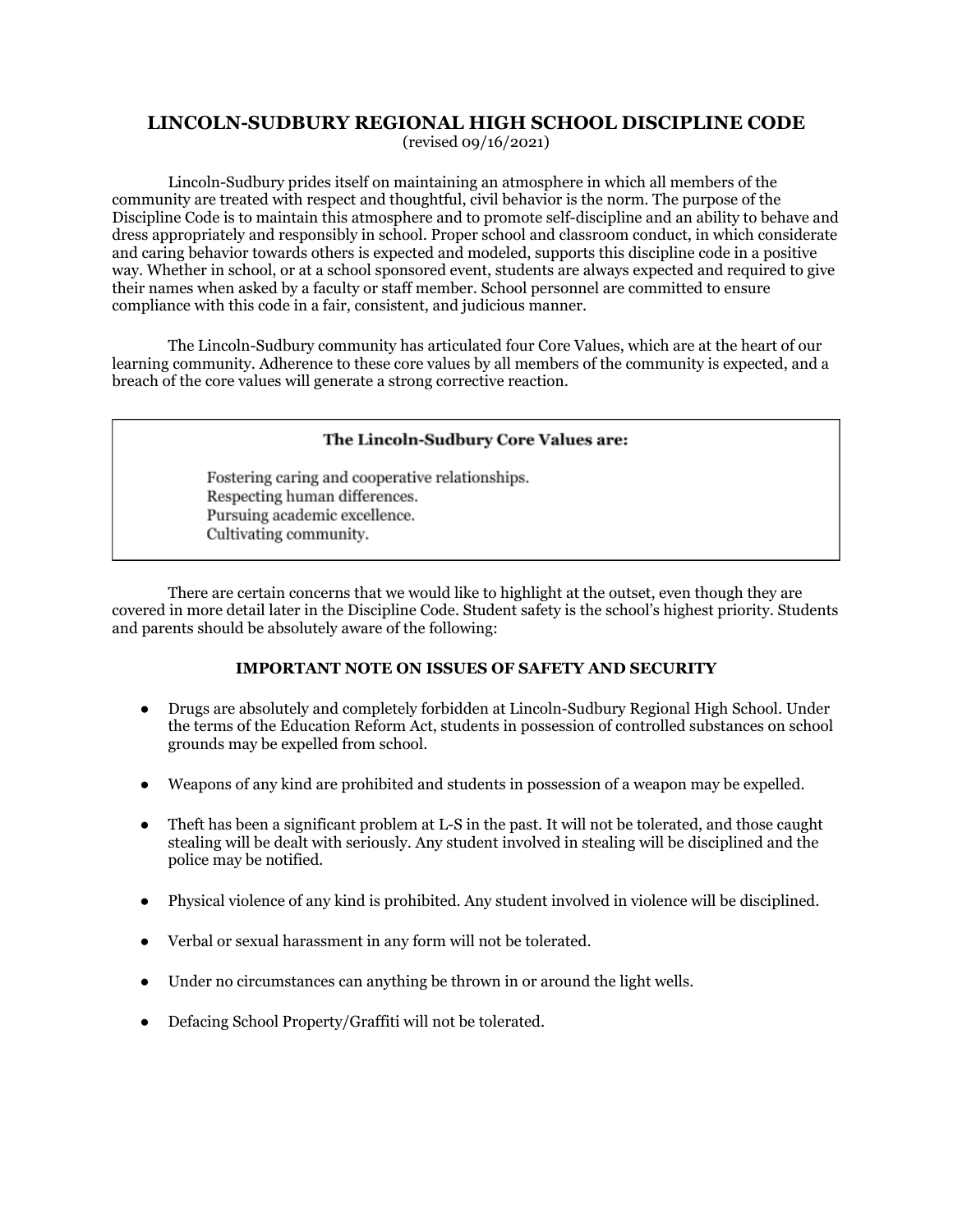#### **CONSEQUENCES FOR INFRACTIONS**

L-S students have traditionally had the privilege of making many decisions. With this privilege comes the responsibility for behaving thoughtfully, as well as for understanding school rules and the possible consequences for violating them. The consequences for infractions of school rules include the following range of responses:

Detention Loss of free time Work Detail Exclusion from areas in the school, e.g. cafeteria Revocation of Max Ed card Loss of parking privileges Exclusion from athletic events and extra-curricular activities Exclusion from the school bus Suspension (in or out of school) Expulsion Loss of the privilege of representing the school in athletics or other positions of leadership Other, as appropriate

Under ordinary circumstances, punishment is progressive in nature. That is, second offenses are generally treated more harshly than first offenses. If a student continually violates a school rule, the administration may take more serious action than is specifically prescribed in this Code. Students have a right to expect that disciplinary decisions will be treated with discretion.

The Discipline Code is not meant to describe all possible areas of misbehavior. If students behave in a way that is inappropriate or irresponsible, they will receive a penalty that is in keeping with their actions. Even if not specifically cited here, behavior which is disruptive to the school, malicious towards others, destructive to property, or intentionally damaging to the reputation of fellow students or staff members will be considered punishable. These rules apply at school, on school buses, and at school sponsored events.

Students with diagnosed disabilities are subject to current state and federal laws and regulations under the Individuals with Disabilities Act (IDEA 2004). A copy of these laws is available in the Student Services Office.

#### **MEDIATION**

A Non-Disciplinary Procedure for Resolving Conflicts

L-S has a strong school mediation program which offers students and staff a non-punitive method of resolving conflicts. Anyone who wants to mediate a dispute can contact the Mediation Coordinator to request mediation. Many disputes can be resolved at this level, allowing participants to come to agreements responsibly without feeling they have to invoke disciplinary consequences.

Associate Principals may refer students to mediation in addition to assigning consequences, if a dispute appears to be unsettled and may result in further interruption of the educational process. Participation in mediation may be strongly recommended in such situations, but it is voluntary on the part of all participants.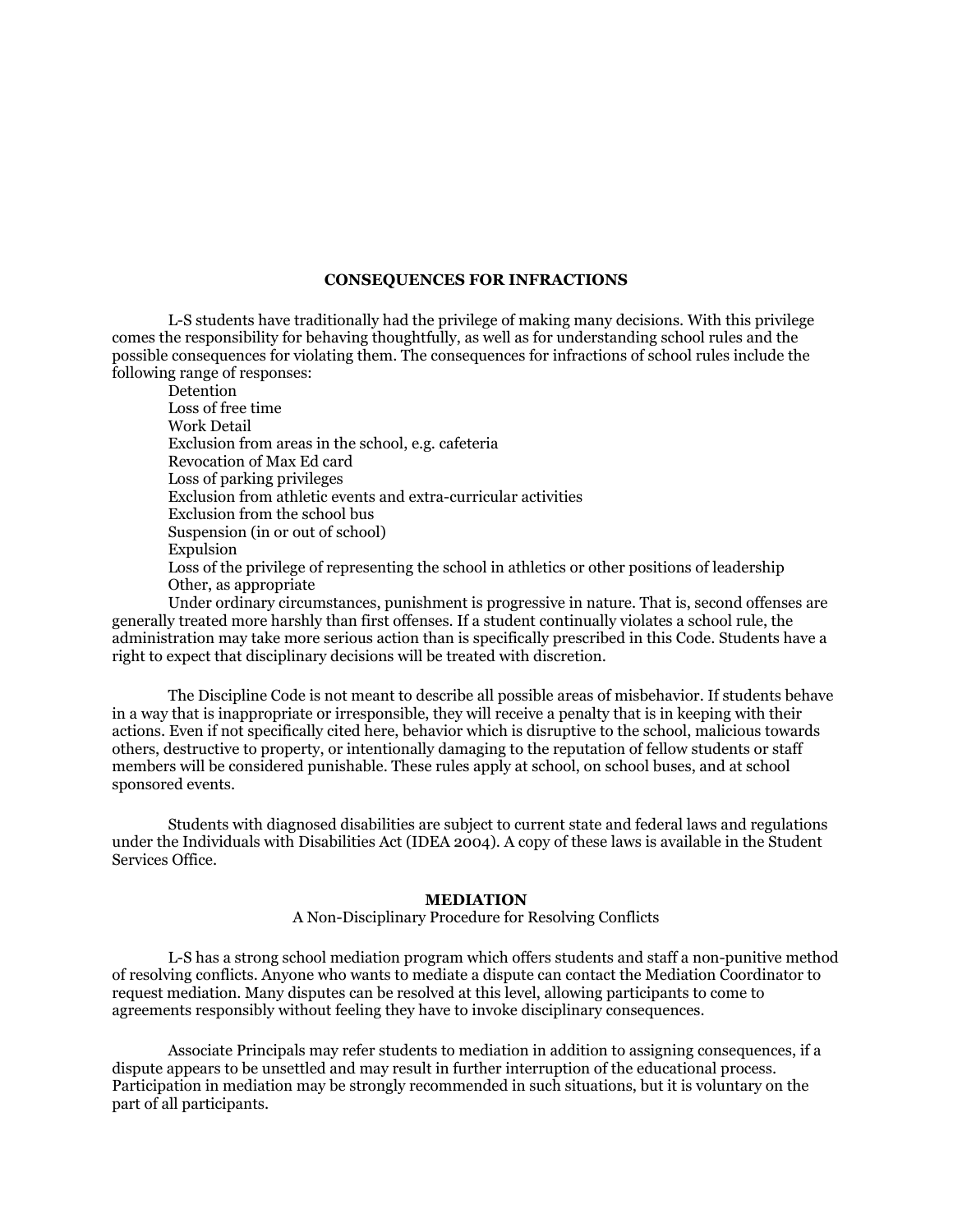#### **DUE PROCESS**

Students accused of an infraction have the right to due process. This means they have the right to respond to the charge and explain their actions and perceptions. Students have the right to appeal disciplinary decisions to the Superintendent/Principal.

### **Emergency Removals under M.G.L. c. 71, § 37H¾**

An Associate Principal may remove a student from school temporarily when a student is charged with a disciplinary offense and the continued presence of the student poses a danger to persons or property, or materially and substantially disrupts the order of the school, and, in the principal's judgment, there is no alternative available to alleviate the danger or disruption. The temporary removal will not exceed two school days following the day of the emergency removal.

The Associate Principal will immediately and reasonably make an effort to orally notify the student and the student's parent of the emergency removal, the reason for the need for emergency removal. A written notice will be provided to the student and parent with the following information:

- Hearing date, time and location which will take place no more than 2 days of the emergency removal, unless an extension of time is agreed by all parties involved
- At the hearing that student may present any evidence and/or witnesses on their behalf
- Associate principal may render a decision orally the same day of the hearing and will share in writing the decision by no later than the following day.

#### **SUSPENSIONS AND EXPULSIONS**

For suspensions from school of fewer than ten days, administrators will state the nature of the offense and the consequences, orally and in writing, to the student and parent. The student and parent/guardian will be provided an opportunity to respond to the charges. A hearing will be scheduled for any out of school suspensions. For in-school suspensions, a hearing may occur with parents, students and Associate Principal if one is requested by the family. In any hearing procedure, the student will have the right to share their perception of what had transpired, provide evidence and/or produce witnesses to support their assert

Appeals may be made to the Superintendent/Principal and will be scheduled expeditiously. However, the student will remain under suspension pending the appeal.

If after a suspension hearing is completed and it was determined that the student will be suspended for ten days or more, the charges against the student will be made in writing, along with written notification of the right to appeal. Appeals must be made to the Superintendent/Principal within five days after receiving written notification of the suspension. The Superintendent/Principal will hold a hearing within three days of the request for an appeal. The student may present written or oral testimony on his/her behalf, and shall have the right to counsel. An Educational Service Plan will be developed for students suspended for more than ten days.

### **Suspension/Exclusion as a Result of Assault, Weapons or Controlled Substances (M.G.L. Chapter 71, Section 37H)**

For offenses involving drugs, assault on a staff member, or the possession of weapons, there will be a hearing in front of a committee of at least three administrators. These individuals will function as Principal-designees at the hearing. Students and their families shall be notified in writing about such hearings and have the right to bring advocates. Student will have the opportunity to present any evidence and/or witnesses on their behalf during the hearing. Students have the right to appeal the hearing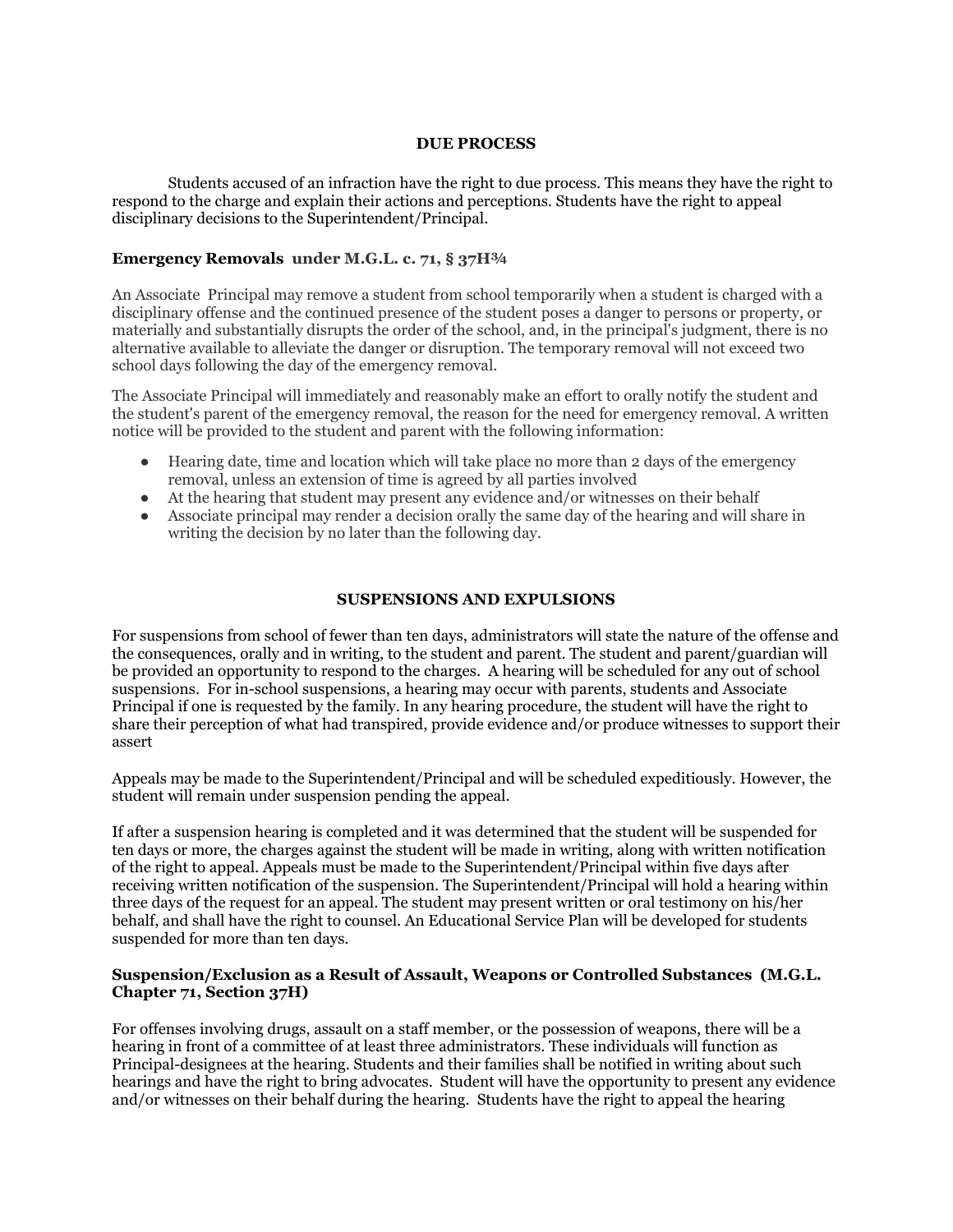decision to the Superintendent/Principal within ten days. The student will remain under suspension pending the appeal. An Educational Service Plan will be created for all students suspended for more than ten days.

### **Suspension/Exclusion/Expulsion for Felony Charge (M.G.L. Chapter 71, Section 37H 1/2)**

If a student has been issued a criminal complaint charging that student with a felony, the Principal or Associate Principal may suspend such student for a time deemed appropriate if the student's presence is determined to have a substantial detrimental effect on the general welfare of the school. Students charged with felonies have all rights of due process outlined above. An Educational Service Plan will be developed for students who are suspended pending the resolution of a felony charge. Any student convicted of a felony may be expelled. An Educational Service Plan will be developed for expelled students.

### **Other Long-term Suspensions/Exclusions (M.G.L. Chapter 71, Section 37H 3/4)**

Students who commit other very serious offenses which pose a significant threat or danger to the L-S community will be suspended pending a hearing. Such students may be excluded from the L-S community for an appropriate period of time, not exceeding 90 days. Such students have all rights of due process outlined above. An Educational Service Plan will be created for all students suspended for more than ten days.

### **EDUCATION SERVICE PLAN FOR SUSPENDED STUDENTS**

**For suspensions (in or out of school) of less than 10 days,** the student will stay in touch with the teacher via email, Google Classroom or an equivalent site used by the teacher. Associate Principal and/or School Counselor will facilitate communications about any work owed or assessments to be made up. When appropriate in-school days will be used to help the student catch up on missed work.

**For suspensions (in or out of school) of 10 days or more,** the Associate Principal (AP) with School Counselor and Parent/Guardian and Student, will design and coordinate a plan for students to make academic progress. This may involve one or more of the following:

- Tutoring at an out-of-school location, such as public library
- Alternative placement in another public school or program (e.g. 45 day extended evaluation)
- On-line learning
- Continue with LS classes via distance learning, using Google Classroom, email or other on-line methods.
- If a limited number of credits are needed for graduation, the plan will prioritize the student completing those credits, and may involve withdrawing the student from non-essential classes.

The AP will meet with the student and parent/guardian to review these possibilities, and together they will design an appropriate plan for the student. The AP will facilitate placement in other schools or programs and will verify enrollment, if that option is selected. The AP will facilitate on-line learning enrollment and/or tutoring, and will arrange for a licensed LS staff member to verify completion of learning requirements and credit, if that option is selected.

### **DISCIPLINARY PROCEDURES FOR STUDENTS WITH DISABILITIES.**

Students with disabilities, or students who are suspected to have a disability, are disciplined by the same criteria applied to all students at Lincoln-Sudbury Regional High School. However, students who have been identified as having special needs based on a disability have procedural protections in addition to those provided to other students in accordance with the Individuals with Disabilities Education Act (IDEA). Similar procedures apply to students with accommodation plans under Section 504 of the Rehabilitation Act of 1973 and students who are in the process of evaluation under special education for whom eligibility has not yet been determined.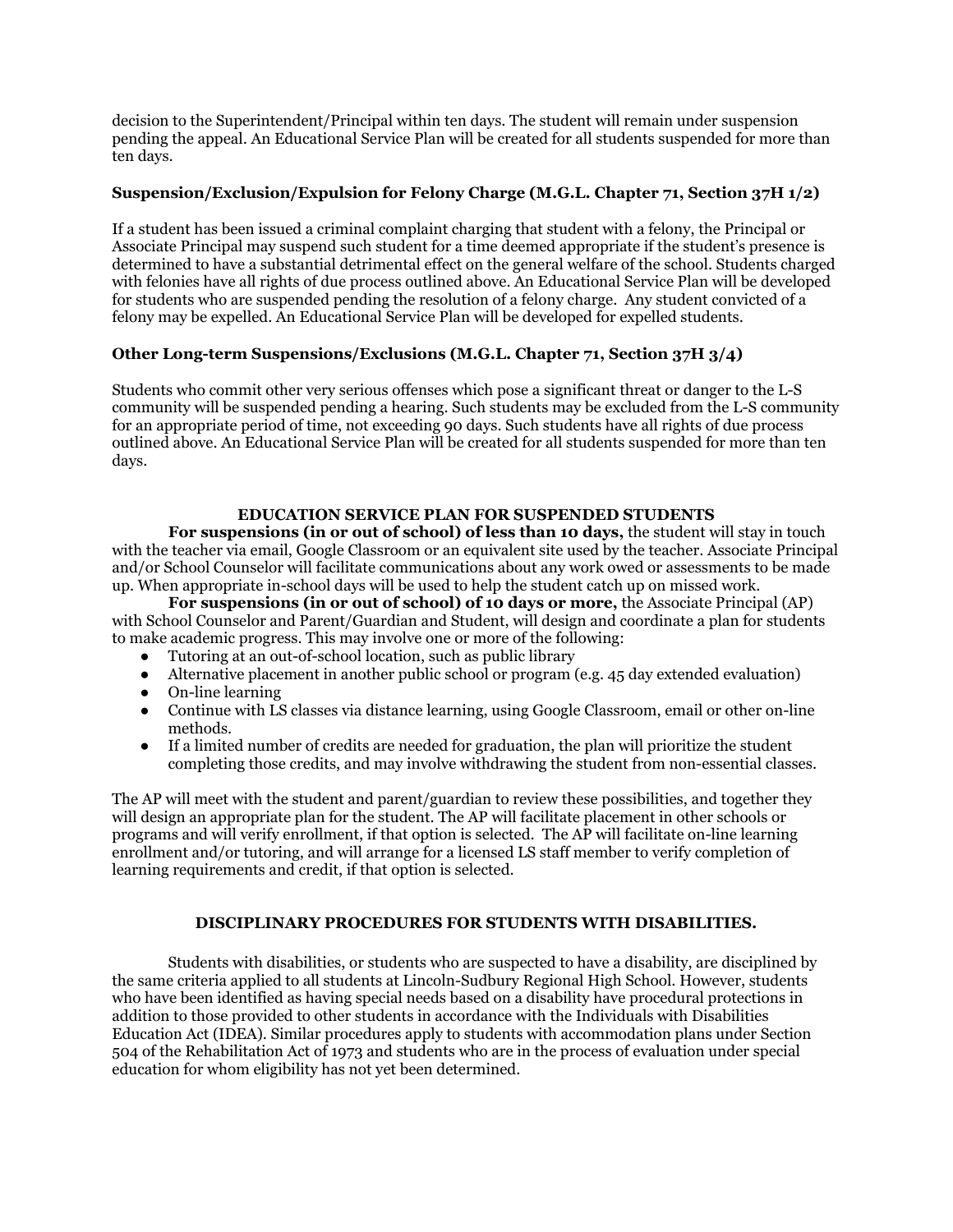In general, students with disabilities, or who are suspected of having disabilities, may be excluded from their programs and/or services, just as any other student can be, for up to ten school days per year. (These days do not have to be consecutive, and include in-school as well as out -of-school suspension days.) However, when a student is excluded for more than ten school days in the school year, school staff may be required to provide alternative educational services for the student. In addition, in many instances, the student's Team must convene to determine whether the student's behavior was caused by or had a direct and substantial relationship to the student's disability (a "manifestation determination"). In addition, the TEAM must determine that the student's behavior was not prompted by the school's failure to implement the student's IEP.

#### If the Team determines the behavior was not caused by the disability, the school may discipline the student according to the school's code of student conduct, except that the district must continue to provide the student with educational services during the period of suspension or expulsion. However, if the Team determines that the behavior was caused by the disability, the student may not be excluded from the current educational placement (except in the case of weapons, drugs, or serious bodily injury) until the Team develops, and the parent/guardian consents, to a new Individualized Education Program. The Team must also conduct a functional behavioral assessment and develop or revise a behavioral plan for the student.

In the event a student possesses, uses, sells or solicits a controlled substance or possesses a weapon, or seriously injures an individual at school or a school function, the school may place a student in an interim alternative education setting for up to 45 days. Hearing officers may also order the placement of a student in an appropriate interim setting for up to 45 days upon determination that the current placement is substantially likely to result in injury to the student or to others.

When a parent/guardian disagrees with the Team's decision on the "manifestation determination" or with a decision regarding placement, the parent/guardian has a right to request an expedited due process hearing from the Bureau of Special Education Appeals.

If the school district has no knowledge that a student is an eligible student under the IDEA before taking disciplinary measures against the student, the student may be disciplined just as any other student may be. If a staff member has previously expressed concerns that the student might have an undiagnosed disability, the student is protected under IDEA.

If, however, a request is made for an evaluation to determine eligibility while the student is subject to disciplinary measures, the district must conduct the evaluation in an expedited manner. Pending the results of the evaluation, the student must remain in the educational placement determined by school authorities, which may include suspension or expulsion without services. If the student is determined eligible for an IEP as a result of the evaluation, the school district must provide the student with special education and related services in accordance with the IDEA. Exceptions may be made in instances where parents have refused evaluations or services, or when a student has been evaluated and determined not to have a disability.

For additional information regarding the procedural protections for students with disabilities, please contact the Director of Student Services x2385.

#### **CATEGORIES OF INFRACTIONS**

The Discipline Code divides unacceptable behavior into three categories. The first covers academic behavior, the second covers offenses of a generally social or behavioral nature, and the third covers the most serious offenses, which may involve legal as well as school consequences.

#### **I. ACADEMIC BEHAVIOR**

ACADEMIC DISHONESTY: Academic Dishonesty is intolerable in an academic institution and will be dealt with seriously. Academic Dishonesty includes (but is not limited to):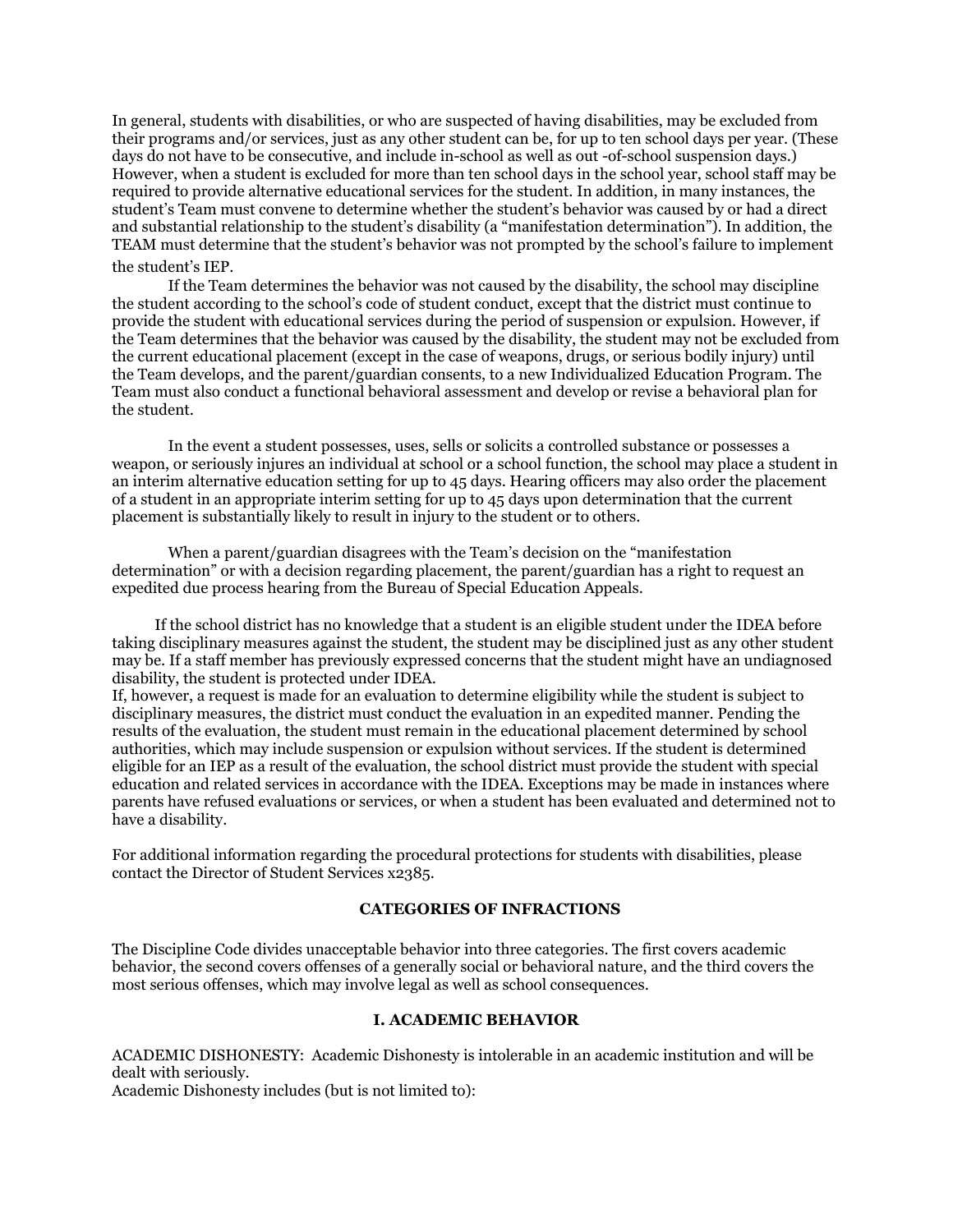- Unauthorized sharing or learning of specific questions of tests, quizzes or other assignments before they are given.
- Inappropriately sharing or obtaining information during tests, quizzes or other assignments.
- Copying another student's answers
- Plagiarism, i.e., submitting another's work or ideas as one's own, without proper citation.

All Academic Dishonesty has a harmful effect on learning and the school environment. Therefore, teachers will assign failing grades to all work involving Academic Dishonesty. All incidents of Academic Dishonesty will be reported to the student's Associate Principal who will apply additional appropriate educational and disciplinary interventions.

All Academic Dishonesty on summative work (including but not limited to tests, papers, quizzes, or projects) and any Academic Dishonesty on formative work which occurs after an Associate Principal has already provided educational and disciplinary consequences for previous Academic Dishonesty, will be dealt with as follows:

- 1. Academic Dishonesty #1:
	- A. The teacher will notify the Associate Principal who will keep a record of the event.
	- B. The student will receive a failing grade on the exercise.
	- C. The parent(s)/guardian(s) will be notified.
- 2. Academic Dishonesty #2:
	- A. The teacher will notify the Associate Principal who will keep a record of the event.
	- B. The student will receive a failing grade on the exercise.
	- C. The student's grade for the quarter will be lowered at least one full letter grade
	- D. The student may be ineligible for awards.
	- E. A conference, either in person or by telephone with the student, teachers,

parent(s)/guardian(s), and Associate Principal will be held.

- 3. Third Academic Dishonesty: (In addition to the above):
	- A. The teacher will notify the Associate Principal who will keep a record of the event.
	- B. The student will receive a failing grade on the exercise.

C. The student will fail the course for the semester, potentially jeopardizing graduation and athletic eligibility.

D. A conference with the student, parent(s)/guardian(s), Associate Principal, and Superintendent/Principal will be held.

Consequences for Academic Dishonesty will be cumulative from class to class and year to year.

CLASS ATTENDANCE: Attendance in class is mandatory. Students who have three unexcused absences in a class per semester will lose one credit in that course. In Wellness classes, two unexcused absences per quarter will result in loss of one credit. Students with five unexcused absences per semester will lose both credits in that course. Parents are notified in writing of unexcused absences. When changing classes or levels during a semester, unexcused absences from the original class will be carried forward to the new class.

For ninth grade students (during the first semester) for the first two unexcused absences, parents will be notified and students will receive detentions; and for the third such absence students will lose a credit in the class. For all other students, the Associate Principal will assign a detention for the second cut, as a warning that a third cut will result in loss of credit. In classes which give credit by the quarter (i.e. Wellness) students will receive a detention after the first cut.

All students need to be in school and to attend classes on the day of a contest or event, in order to participate in athletics or other activities.

# **II. SOCIAL BEHAVIOR**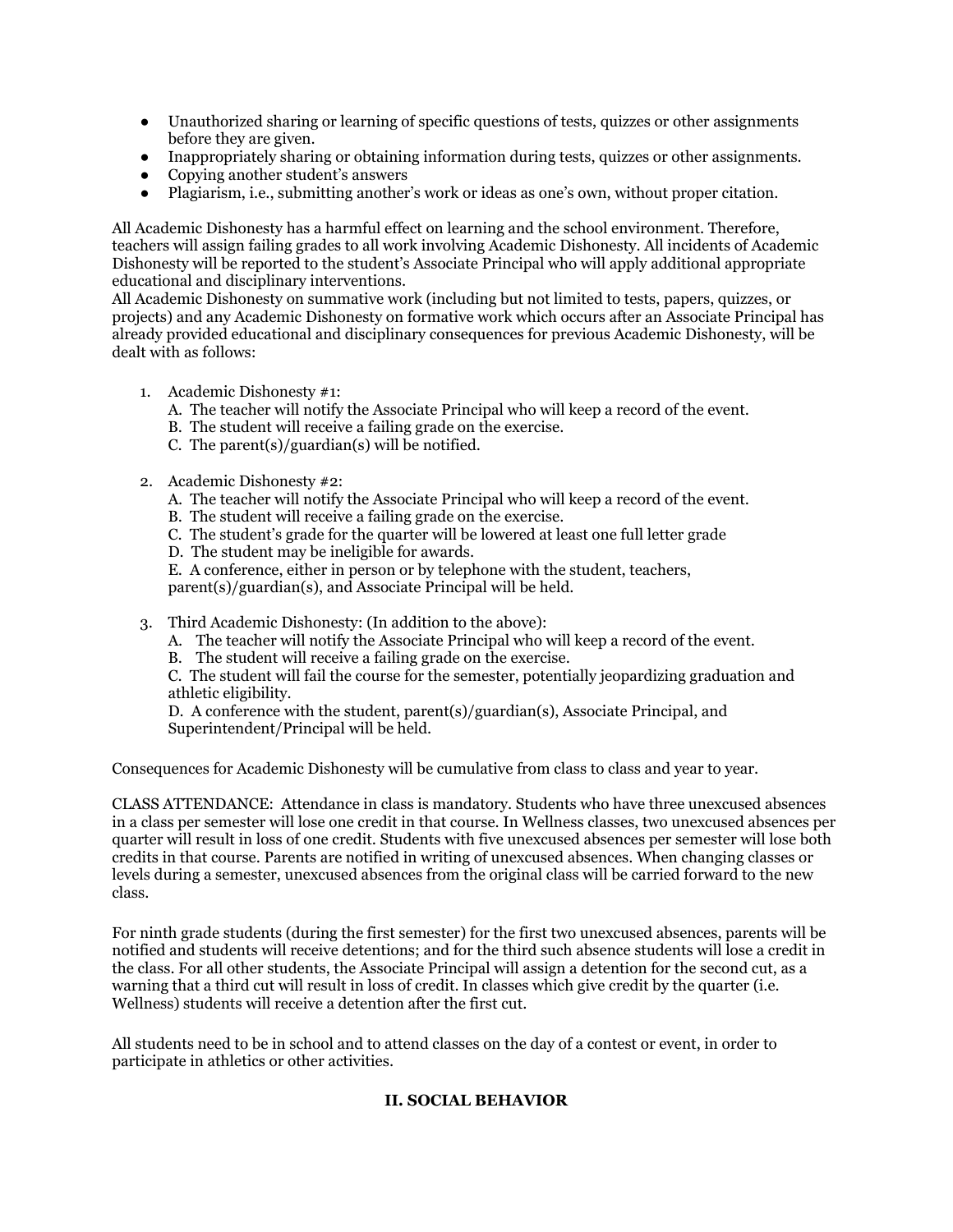SCHOOL CORRIDORS: L-S is the kind of place that allows students to peacefully congregate during free time in corridors and other public areas. However, behavior needs to be quiet, decorous, civil, and respectful of others and of classroom activities at all times in all areas of the building. If behavior is not within those guidelines, an area may be closed for a period of time.

PUBLIC DISPLAYS OF AFFECTION: Lincoln-Sudbury prides itself on maintaining a friendly atmosphere, where close relationships are fostered and encouraged, and students are permitted to live their lives without too much intrusive adult intervention. However, it is also a public institution, where appropriate norms and boundaries of interaction need to be maintained. In this regard, any sexual activity, including excessive public displays of affection, are not permitted in the school, on the school bus, or on school grounds. Casual and friendly contact, of course, is understandable, physical intimacy is not appropriate in the corridors, classrooms, or grounds of Lincoln-Sudbury.

PROPER ATTIRE/DRESS: L-S does not have a formal dress code but it is expected that students will dress appropriately in school with consideration for public sensibility. Clothing containing images of drugs, alcohol, or violence is unacceptable and students will be asked to change or cover unacceptable clothing.

BEHAVIOR AT SCHOOL, AT SCHOOL ACTIVITIES, AND ON SCHOOL BUSES: Students are expected to behave appropriately. The penalties for misbehavior at school activities or on school buses are the same as the penalties for misconduct during school hours. In addition, misbehavior at a school-sponsored activity or on a school bus may result in revocation of privileges to participate.

INAPPROPRIATE CLASS/CORRIDOR BEHAVIOR: Students are expected to refrain from inappropriate behavior such as yelling, disrupting a class, knocking on a door or window, littering, throwing objects, playing music, pitching coins, writing on desks, etc. Language in hallways, open spaces, and classrooms should be civil. The first time students are reported by a staff member for engaging in such behavior, they will receive a detention. If a student is reported a second time, a more serious penalty will be imposed. Throwing anything in or around the light wells is an offense, which may result in suspension.

FAILURE/REFUSAL TO IDENTIFY YOURSELF: Students are required to give their full name when asked. Students who refuse to give their name or who give a false name may result in suspension.

CAFETERIA BEHAVIOR: Students are expected to behave appropriately in the cafeteria and to clean the table after eating. If students violate these expectations, they may be suspended from spending time in the cafeteria for up to one semester and/or given other appropriate consequences, such as clean-up duty in the cafeteria during free time. Students are not permitted to eat in the halls or library under any circumstances; consequence is detention or cafeteria clean-up duty.

GAMBLING, FIREWORKS, LITTERING, and SNOWBALL THROWING are not allowed and the consequences for infractions will be determined by the administration.

COMMERCE ON CAMPUS: Students are not allowed to buy or sell any items on campus without permission from an administrator. All fundraising for activities and athletics must receive prior approval from the Director of Athletics and Activities. Students who wish to sell items for purposes that are not related to L-S programs must contact their Associate Principal.

RESPECT FOR SCHOOL PROPERTY: L-S is a community and we all need to work together to take care of our school. Defacing school property/writing graffiti is expressly prohibited. Students who violate this expectation will receive appropriate penalties.

PARKING AND SAFE DRIVING: Access to a parking space is a privilege that can be withdrawn at the discretion of the administration. Students may be fined, their car booted or towed, and/or they may lose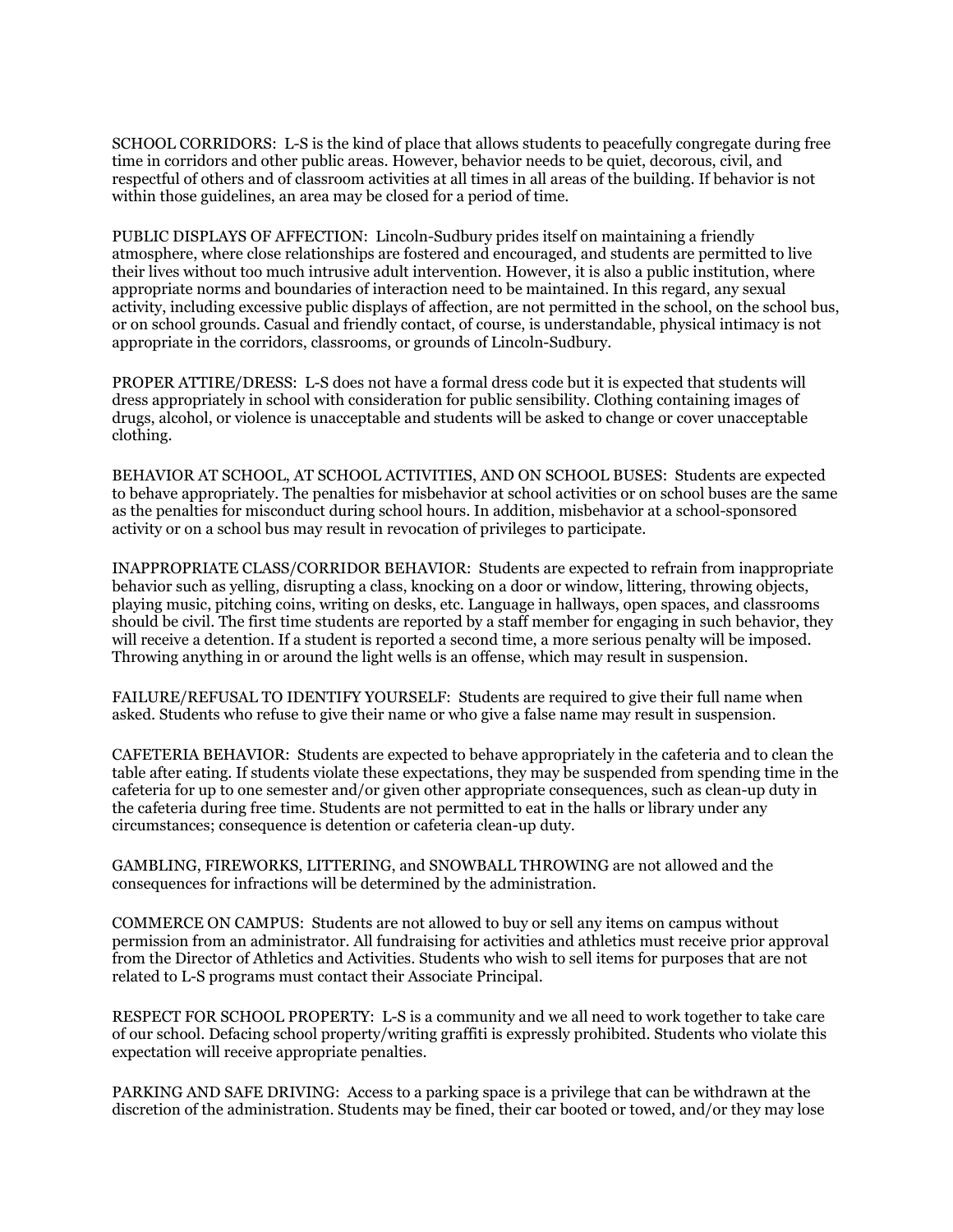parking privileges if they break rules such as parking outside student-designated areas, reckless driving during the school day (on or off campus), or unauthorized use of permits. Unpaid fines will become senior obligations to be settled before graduation.

ELECTRONIC DEVICES (e.g. cellular phones, radios, personal stereos): All electronic devices are expressly prohibited from being used in classrooms, unless with the approval of the teacher. Students using these devices while in class will have them confiscated. Students may use phones and listen to music in public spaces as long as they are not disruptive, and do not disturb others.

STUDENT AND STAFF PRIVACY RIGHTS CONCERNING VIDEO AND AUDIO RECORDINGS, PHOTOGRAPHY AND SOCIAL MEDIA: As a general rule, students should not take, share or post photos, videos, or audio recordings of another person without their permission. Teachers will instruct students when it is appropriate to take pictures of notes on the board, assignments on the board, etc. Some exceptions may apply to students with documented disabilities per their educational plans. Infractions which embarrass, humiliate, or compromise others are subject to disciplinary action as violations of the Core Values.

OPEN CAMPUS POLICY: Juniors and Seniors may leave campus with parental permission and a signed I.D. card ("Max-Ed." card). Ninth and tenth graders may not leave campus. The parking lot is considered off-limits for ninth and tenth graders.

- First offense: five detentions
- Second offense: loss of free time for 3 weeks
- Subsequent offenses: additional loss of free time, loss of Max-Ed. privileges and/or parking privileges for the first quarter of junior year

If a student with a Max-Ed. card takes a student who does not have a card off campus, he/she will lose Max-Ed privileges for one month. Subsequent offenses may lead to longer loss of privileges, loss of parking privileges and/or loss of free time and/or suspension.

PRESENCE IN UNSUPERVISED AREAS: Students may not be in unsupervised areas such as laboratories, gyms, the auditorium, the woods, the ropes course, the radio station, computer rooms, classrooms, or stairwells without a teacher or a teacher's explicit permission. Students may never go on the roof. Out of respect for our neighbors, students are not allowed to loiter in the neighborhood surrounding the high school before, during or after school. Violations of these rules will result in an appropriate penalty.

BICYCLES, SKATEBOARDS, SCOOTERS, etc.: Skateboards, stunt bikes, and rollerblades may NOT be used on school property. Other bicycles must be used appropriately with regard to personal safety, the safety of others, and with care to not damage property.

MIND ALTERING SUBSTANCES: Possession and/or use of any mind-altering substance or misuse of any other substance in order to get high is not allowed on campus or at school-sponsored events. In addition, students are barred from participating in any school-sponsored event on a day on which they have used mind-altering substances regardless of the time or location of such use. Violations of this rule will be dealt with in accordance with the drug and alcohol policies of the school.

VAPING POLICY: Vaping, or possession of any vaping materials or devices, is forbidden on school property, on school buses, or at any school-sponsored activities.

TOBACCO POLICY**:** *Any minor and/or student who smokes on school grounds or within 300 yards of* public-school property shall be subject to a fine of one hundred dollars (\$100.00) for a first offense; or *shall complete a tobacco education program. The parent(s) and or legal guardian(s) shall be notified of the minor's infraction; each subsequent of ense will result in a one hundred dollar (\$100.00) fine. (*Sudbury Town By-Law)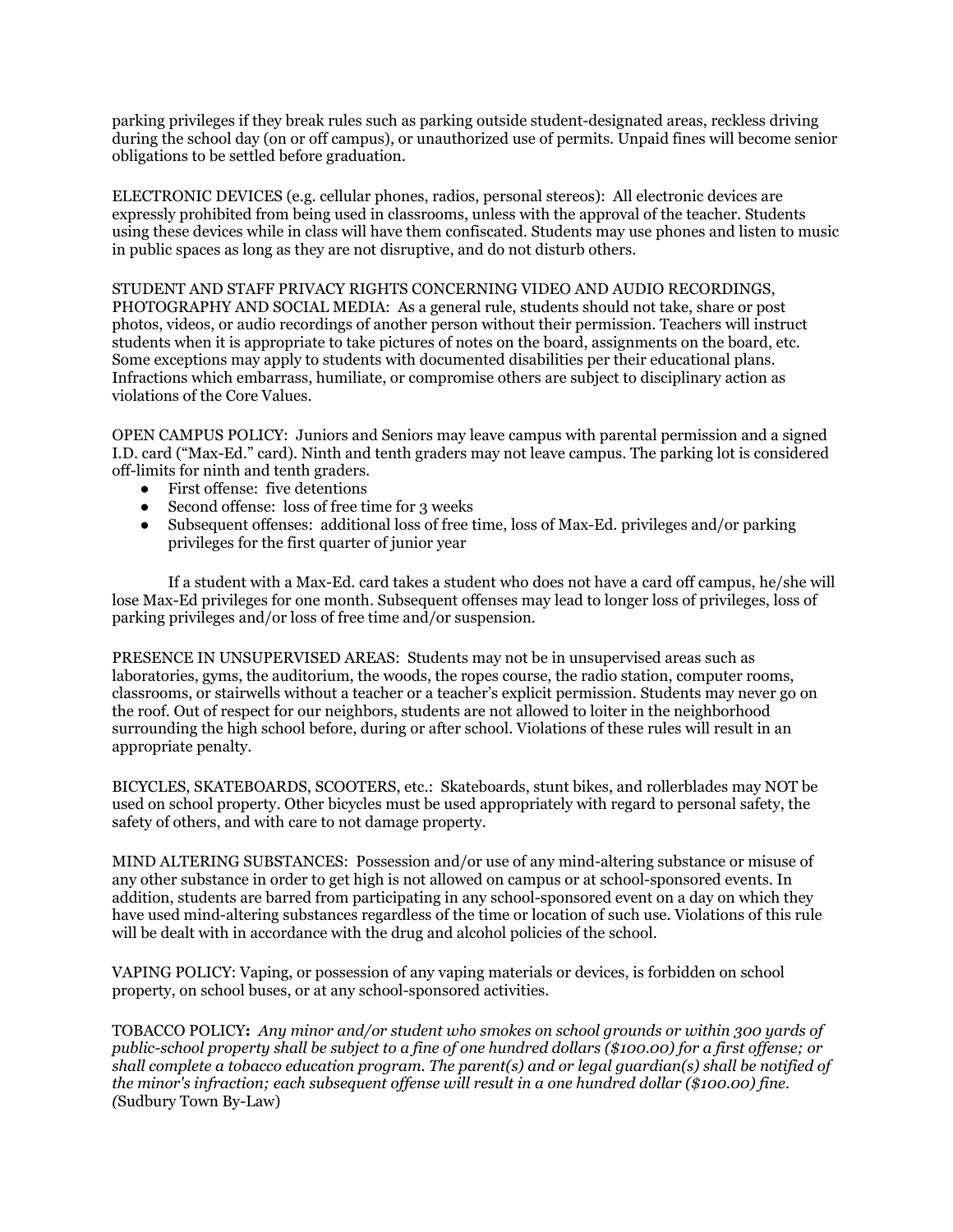In summary: No student may be in possession/use of a tobacco product on school property or within 300 yards of school property within the Town of Sudbury.

- 1. First offense or second offense
	- A. Parents will be informed and
	- B. Students can choose between a tobacco education program or receive a ticket for \$100 payable to the Town of Sudbury
- 2. Subsequent Offenses
	- A. Parents will be informed and
	- B. \$100 ticket payable to the Town of Sudbury

No school employee shall use tobacco products on school property within the Town of Sudbury.

### **III. ILLEGAL BEHAVIOR**

If a student commits an act that violates a state or federal law, the school may report the offense to the appropriate legal authorities. In criminal cases, the school is required to make such a report. Lincoln-Sudbury has a memorandum of understanding with the local police departments, which states the following as mandatory reportable incidents:

- possession, use, or distribution of alcohol by a student
- possession, use, or distribution of an inhalant or any controlled substance
- any incident in which any individual is reasonably believed to be selling or distributing drugs or alcohol
- any incident involving intentional assaultive or negligent behavior that results in personal injury
- possession of a weapon, as defined by G.L.c. Section  $10(b)$  or in the school handbook
- any incident involving domestic abuse, dating violence or a violation of M.G.L.c. Section 209A order
- any incident involving the serious physical neglect or abuse of a child (in addition to a report filed with the Dept. of Social Services pursuant to G.L.c.119 Section 51A)
- any incident involving an actual or suspected hate crime or violation of civil rights
- any incident resulting in significant damage to municipal or private property
- any bomb threat, fire, threatened or attempted fire setting, threatened or attempted use of an explosive device or hoax device
- any creation or possession of a "hit list" of individuals targeted for violence or death
- any incident of "hazing," involving a threatened or actual risk of physical or emotional harm to a student
- any sexual assault, rape or incident of gender-based harassment

Mandatory Reportable Incidents will be immediately reported to the Police Departments if such incidents:

- occurred on school property or within 1,000-foot radius of school property
- occurred at a school-sponsored function
- occurred in a school owned or contracted bus or another vehicle
- involve a student of the Lincoln-Sudbury Regional High School

THEFT: As it is an affront to our core values, theft will be dealt with extremely seriously to the fullest extent allowable under this Discipline Code. Theft includes anything stolen from vehicles parked on school property. Thefts of money or valuables worth over \$100 will be reported to the local police by the school. Parents may report any theft to the local police. In cases in which such theft takes place outside the boundaries of the Lincoln-Sudbury campus, the school administration reserves the right to issue consequences as though they had occurred on campus if, and only if, the school administrator(s) deems that the theft in question was connected to school. Such consequences will be independent from any criminal charges brought against the student(s).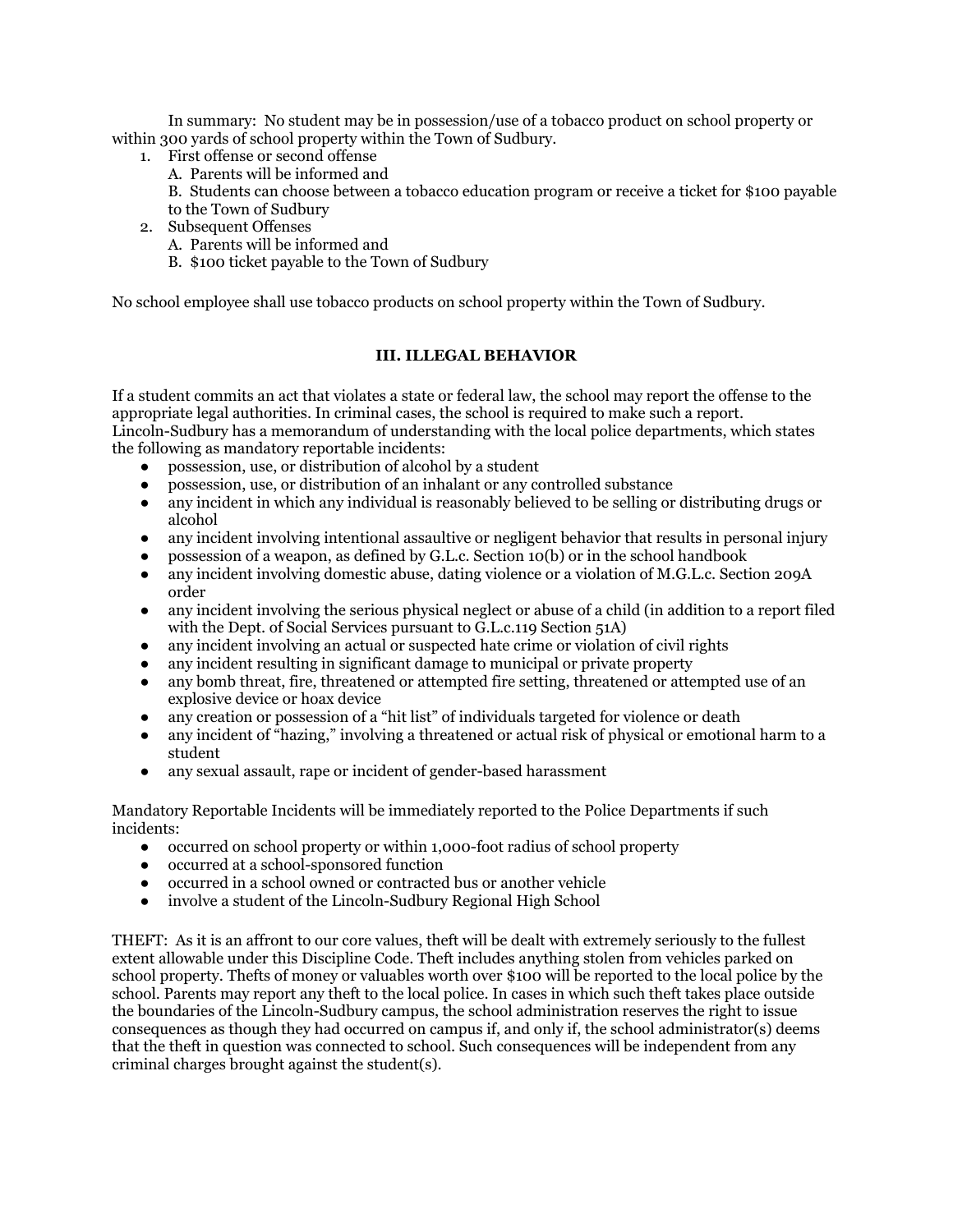Consequences for theft may include: a period of suspension, payment of restitution, and include loss of in-school free time. Subsequent offenses may result in exclusion from the L-S community or exclusion from specified areas of the school.

### **PREVENTING THEFT IS THE BEST DEFENSE AGAINST IT!**

Thefts hurt the whole community. Preventing theft and reporting it is everyone's responsibility. Currently, many of the thefts at L-S occur in the locker rooms. In order to ensure that possessions are safe on school property, the following is recommended:

- Do not bring unnecessary cash or valuables to school.
- Lock up your belongings, or carry them with you.
- Ask coaches to lock up valuables, for extra protection, if necessary.
- Make every effort to look out for one another. If you witness a theft, report it.
- Staff members are concerned about theft, and will continue to supervise areas as well as possible.
- Theft report forms are available in your house office.

ARSON AND PULLING FIRE ALARMS: Pulling fire alarms and arson are violations of state laws. If students set a fire or pull an alarm, the school will file a court complaint against them in addition to imposing a suspension of up to ten days. If a second offense is committed, the school administration will recommend that the student be expelled from school.

DRUGS AND WEAPONS/ASSAULT ON A STAFF MEMBER: Based on Chapter 71, Section 37H of the General Laws of the Commonwealth, any student who is found on school premises or at a school-sponsored or school- related event, including athletic games, in possession of a dangerous weapon, including but not limited to, a gun or knife; in possession of or under the influence of a controlled substance, as defined in Chapter 94 C, including but not limited to marijuana, cocaine, and heroin; or who assaults a staff member may be subject to expulsion from the school district. The hearing takes place before a tribunal comprising three Associate Principals, whose decision may range from suspension to expulsion. In addition, depending on the nature of the offense, it may be determined by the administration that violators will not be permitted to attend future social or athletic events at the school. This prohibition may be modified if the student is willing to participate in a drug education or treatment program. All students who bring prescription drugs to school must notify the nurse's office and follow Health Office protocols for their use. In general, prescription drugs must be held in the nurse's office and dispensed from there. Students found in possession of controlled substances on campus or at school-sponsored events can be found in violation of this part of the Discipline Code, even if the drugs are prescribed for them and may be subject to an expulsion hearing. Any student suspended for a period of more than ten days, or expelled, will be offered an off-campus educational service plan.

ALCOHOL: Use, possession, or being under the influence of alcohol are all strictly prohibited in school, on school grounds, on school buses, or at any school events. In addition, students are barred from participating in any school-sponsored event on a day on which they have used alcohol regardless of the time or location of such use. Students who violate the prohibition against alcohol use will be subject to an immediate three-day suspension from school. In addition, depending on the nature of the offense, it may be determined by the administration that violators will not be permitted to attend future social or athletic events at the school. This prohibition may be modified if the student is willing to participate in an alcohol education or treatment program.

FIGHTING, or any form of violence, is expressly forbidden at Lincoln-Sudbury Regional High School. If students are involved in a fight, they will be removed from school immediately, suspended, and they will not be eligible for school transportation. The punishment given will depend on the circumstances surrounding the fight. In general, each party involved in a fight will be treated equally, because of the difficulty of determining whether one student is more responsible than another. Words or gestures that either incite, or are likely to incite, violence may also result in suspension. Students involved in fights may be referred to Peer Mediation. In cases where fights take place off campus, the administration reserves the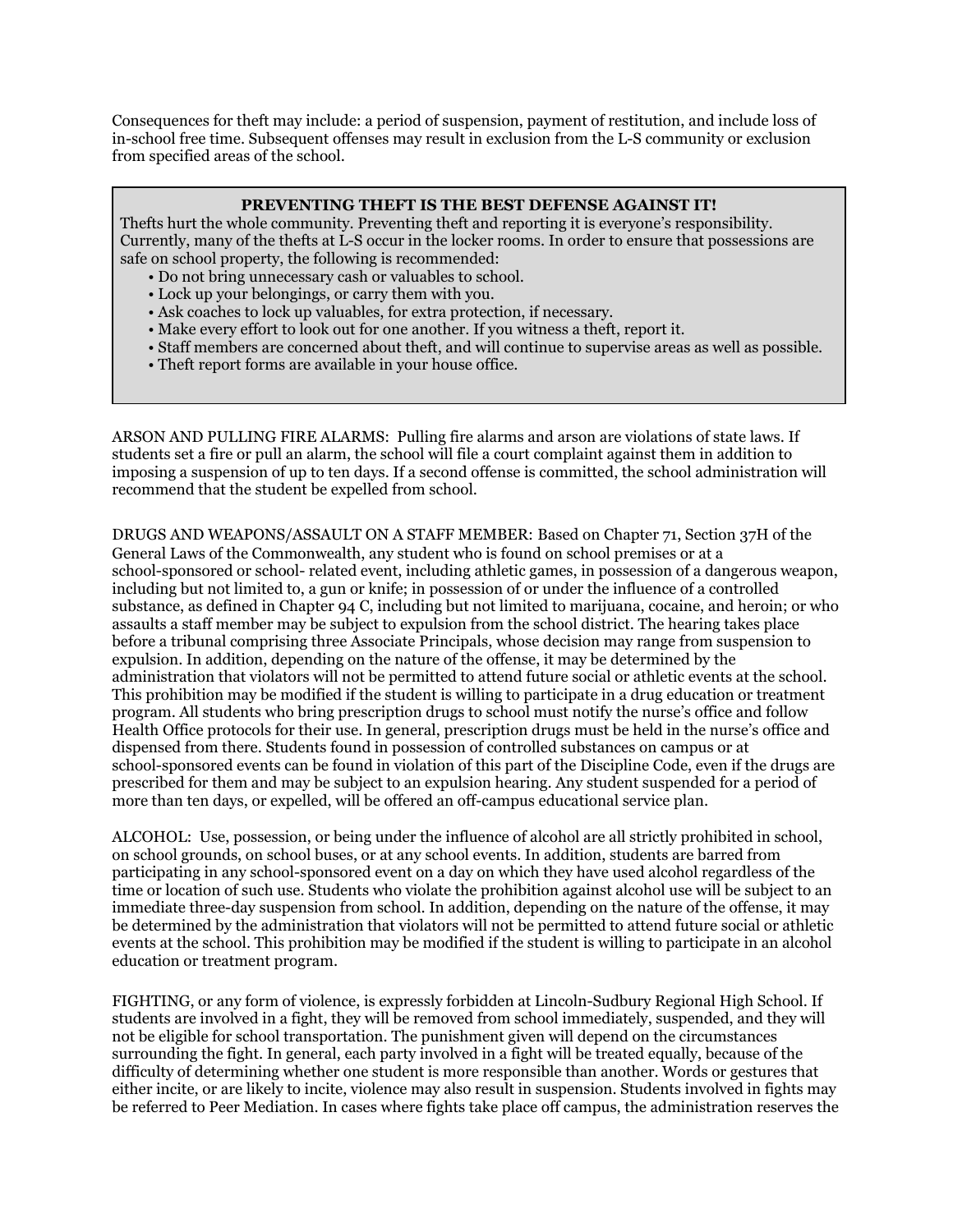right to issue consequences as though the infraction had occurred in school only if it is deemed that the fight, or incitement, was clearly connected to school, or could pose a threat to the safety or welfare of students while in school.

HAZING and INITIATION of one student by another student or group will not be tolerated. Any form of hazing or initiation will result in a student being suspended. The following is the Mass. General Law regarding Hazing:

*CH.269.S.17. Whoever is a principal organizer or participant in the crime of hazing, as defined* herein, shall be punished by a fine of not more than three thousand dollars or by imprisonment in a *house of correction for not more than one year, or both such fine and imprisonment.* The term "hazing" as used in this section and in sections eighteen and nineteen, shall mean any conduct *or method of initiation into any student organization, whether on public or private property, which willfully or recklessly endangers the physical or mental health of any student or other person. Such conduct shall include whipping, beating, branding, forced calisthenics, exposure to the weather, forced consumption of any food, liquor, beverage, drug or other substance, or any other brutal treatment or* forced physical activity which is likely to adversely affect the physical health or safety of any such *student or other person, or which subjects such student or other person to extreme mental stress,*

*including extended deprivation of sleep or rest, or extended isolation.*

*Notwithstanding any other provisions of this section to the contrary, consent shall not be available as a defense to any prosecution under this action. Added by St.1985, c.536; amended by St.1987, c.665. CH.269.S.18 Duty to Report Hazing Whoever knows that another person is the victim of hazing as* defined in section seventeen and is at the scene of such crime shall, to the extent that such person can do *without danger or peril to himself or others, report such crime to an appropriate law enforcement* official as soon as reasonably practicable. Whoever fails to report such crime shall be punished by a fine *of not more than one thousand dollars. Added by St.1985, c.536; amended by St.1987, c.665.*

SEARCH POLICY: Lockers are provided only for uses consistent with legitimate school or social purposes. The school retains the right to search student lockers. Possession of contraband, drugs, and weapons is illegal and inconsistent with school policy. Students, their bags, backpacks, lockers, personal computers, network accounts, email accounts, and vehicles may also be searched. Following any search, parents/guardians will be notified. Students who refuse a search will be suspended pending a meeting with their parent/guardian.

VANDALISM: If students vandalize school or personal property, they will be punished and expected to pay for the damage. Writing on walls and defacing property are considered acts of vandalism. In cases in which such vandalism takes place outside the boundaries of the Lincoln-Sudbury campus, the school administration reserves the right to punish such instances as though they had occurred on campus if, and only if, the administrator(s) deems that the vandalism in question was connected to school. The consequences will be independent from any criminal charges brought against the student(s).

# **MIAA RULE ON TOBACCO, DRUGS, AND ALCOHOL**

Students on athletic teams should note that use of tobacco, drugs, or alcohol at any time during the school year is prohibited, and will result in suspension from a team as delineated by the MIAA rules and regulations.

### **PHYSICAL, VERBAL OR SEXUAL HARASSMENT**

Lincoln-Sudbury Regional High School is committed to providing staff and students an environment that allows them to pursue their careers and studies in physical and emotional safety. Therefore, the school and its offices must be free of any type of harassment or physical threat to well-being. Harassment refers to conduct, behavior, or comments that are personally offensive, degrading, bullying or threatening to others. The prohibition against harassment applies to all interactions among students, staff, or any combination of these.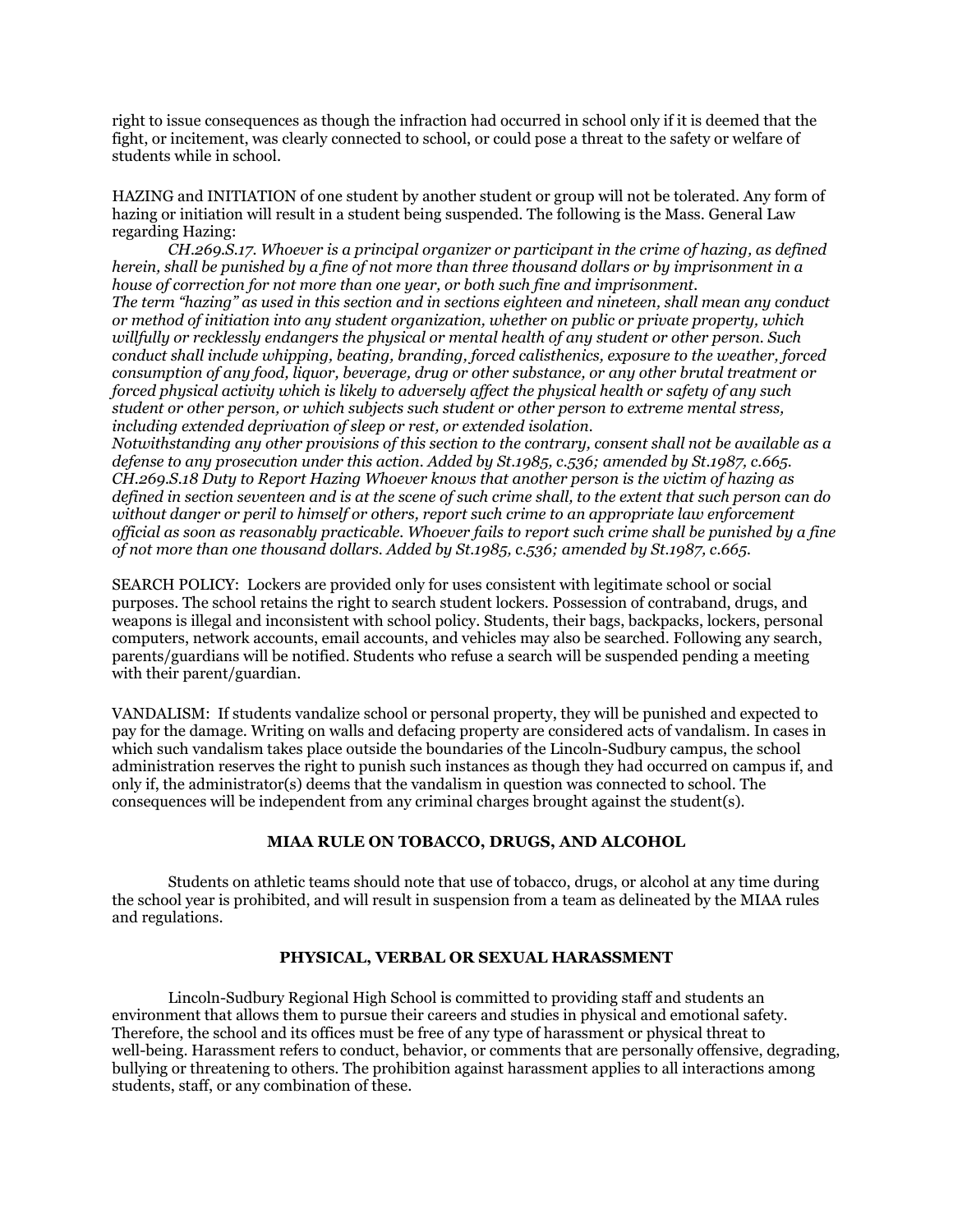Physical harassment includes pushing, hitting, punching, or other unwanted contact. It also includes any case of an individual or group not permitting another individual freedom of movement by blocking the way or otherwise hampering passage.

Verbal harassment includes any threats or negative remarks based on another's race, gender, physical appearance, sexual orientation, role, religion or national origin, expressed directly or in written or pictorial form. Electronic harassment, over e-mail or via the internet, will be considered a punishable offense. Consistent with these expectations the "n-word" may not be used in the public arena of the LS school environment. The school environment includes campus, the school bus and at any school sponsored events. This also includes postings on social media or any other posting that has a reasonable probability of intersecting with and affecting our school environment. While name-calling or taunting may not rise to the level of harassment, they are unacceptable forms of behavior at L-S, and will be treated as violations of the Discipline Code. Any incident of harassment should be reported immediately to an Associate Principal.

Bullying is the repeated use by one or more students of a written, verbal, or electronic expression, or a physical act or gesture, or any combination thereof, directed at a target that:

- causes physical or emotional harm to the target or damage to the target's property;
- places the target in reasonable fear of harm to him/herself, or of damage to his/her property;
- creates a hostile environment at school for the target;
- infringes on the rights of the target at school; or
- materially and substantially disrupts the education process or the orderly operation of a school.

Cyber-bullying means bullying through the use of technology or any form of electronic communication. When bullying and cyber-bullying are alleged, the full cooperation and assistance of parents and families is expected.

Sexual Harassment is a form of discrimination and is a violation of Title IX of the Educational Amendments of 1972 and of the Massachusetts General Law. Sexual harassment is demeaning and degrading. It affects an individual's self-esteem and can have a negative impact on performance at work or in class. It can make an individual feel angry, powerless, and fearful. Sexual harassment includes any unwanted sexual attention, physical or verbal, which interferes with an individual's ability to work, learn, or otherwise participate in the services and benefits of school activities and programs. This attention may include spreading sexual gossip, unwanted sexual comments, pressure for sexual activity and/or unwanted physical contact. It can also include publicly displaying sexually offensive signs, clothing, or jokes. The fact that someone did not intend to sexually harass an individual is generally not considered a defense to a complaint of sexual harassment. In most cases, it is the effect and characteristics of the behavior that determine if the behavior constitutes sexual harassment. Retaliation against anyone reporting or thought to have reported sexual harassment behaviors is prohibited. Knowingly filing false charges of sexual harassment will be dealt with as a serious offense.

The consequences for physical, verbal or sexual harassment may include anything from a warning to expulsion from school depending on the severity of the offense, and may include participation in an educational group. Disciplinary actions will be progressive in nature. Harassment and bullying (including cyber-bullying) are prohibited on school grounds, adjacent property, and at school-sponsored or school-related activities. When harassment, bullying and cyberbullying occur at non-school related locations or activities, the school administration will issue consequences as though it had occurred on campus if the behavior:

- creates a hostile environment for the target person at school
- infringes on targeted person's rights at school; or
- materially and substantially disrupts the education process or operation of the school.

Reporting: We expect students, parents, guardians, and others who witness or become aware of harassment, bullying or retaliation to report it. We encourage reporting directly to the Associate Principals or the Safe Schools Initiatives Coordinator, either in person or by telephone. However, reports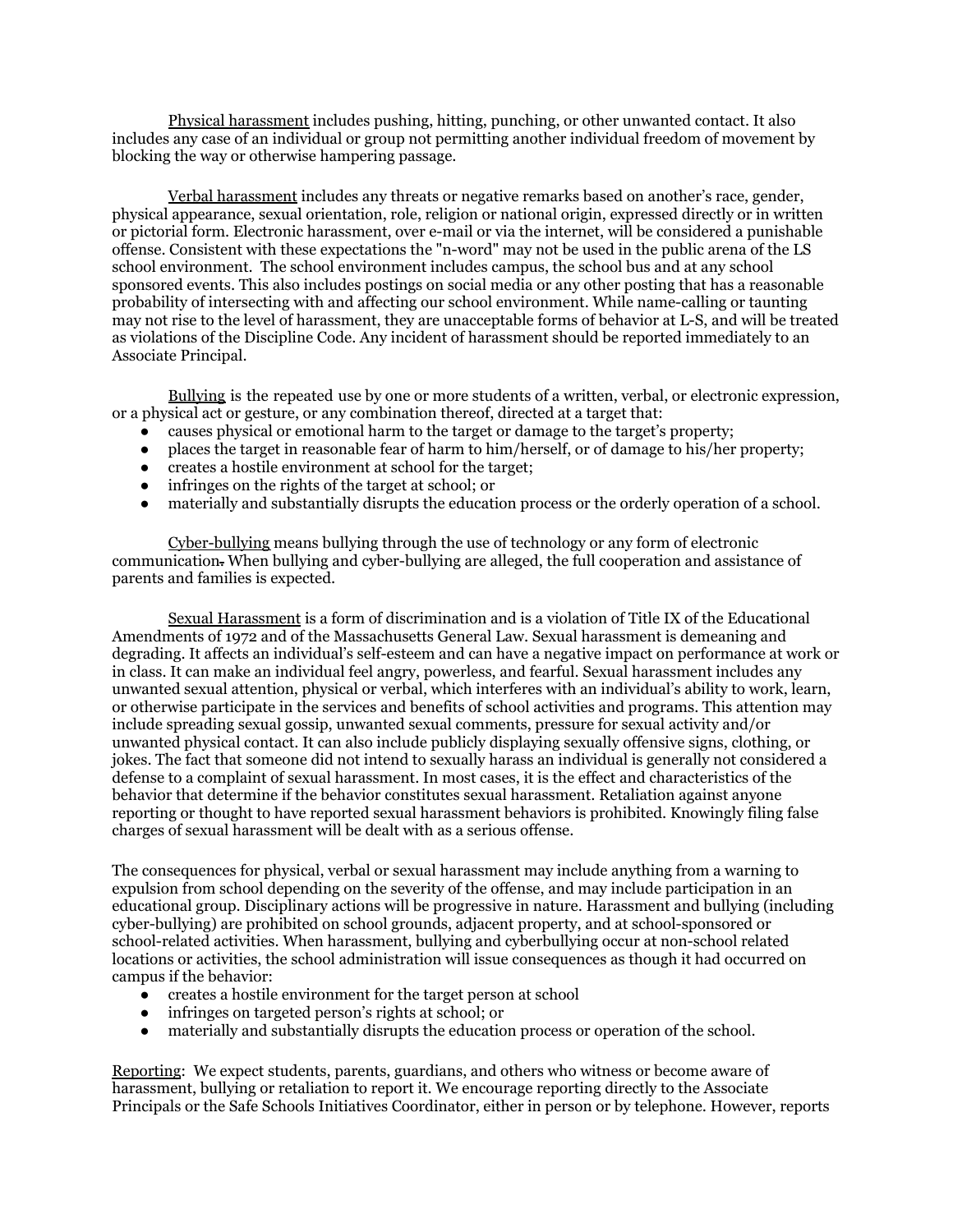may be made to any staff member, who are required to report any instance of bullying or retaliation they become aware of to an administrator. Reports may be oral or written. Reports may be made anonymously. The online Safety Reporting Form, available on the school website, is one resource for anonymous reporting. It is also available in the Main Office, the House Offices, and the Health Suite. It is not necessary to use the form to report bullying/harassment.

Students, parents, and guardians who wish to report harassment are entitled to confidentiality and, if desired, anonymity. School personnel will help the student resolve the issue and will inform the student about support services available within the school. (School administrators and staff who fail to report, investigate, or take appropriate action with regard to harassment complaints may face disciplinary action.) No disciplinary action will be taken against an alleged aggressor solely on the basis of an anonymous report.

Students who are filing a complaint of sexual harassment should follow the procedure outlined below:

1. Students shall meet with their counselor or Associate Principal to discuss the complaint. The counselor/Associate Principal will write up the complaint.

2. The complaint should contain as much information as possible about the alleged incident (names, addresses, phone numbers, location, date and description of incident, print-out of electronic harassment). 3. The complaint will be investigated by two administrators (male and female). Together they will interview all parties involved in the complaint and will respond within fifteen days of the interview. 4. If the administrators' response does not satisfactorily resolve the issue, the complainant may request a hearing before the Superintendent/Principal to be held within ten school days of receipt of the administrators' report. Student complainants are entitled to have their counselor present at every meeting.

# **L-S BULLYING PREVENTION AND INTERVENTION PLAN**

# L-S Policy: PROHIBITION AGAINST BULLYING AND RETALIATION

As stated in the L-S Discipline Code, acts of bullying, which include cyber-bullying, are prohibited: 1. On school grounds and property immediately adjacent to school grounds, at a school sponsored or school-related activity, function, or program whether on or off school grounds, at a school bus stop, on a school bus or other vehicle owned, leased, or used by a school district or school; or through the use of technology or an electronic device owned, leased, or used by a school district or school, and

2. At a location, activity, function, or program that is not school-related through the use of technology or an electronic device that is not owned, leased, or used by a school district or school, if the acts create a hostile environment at school for the target or witnesses, infringe on their rights at school, or materially and substantially disrupt the education process or the orderly operation of a school.

Retaliation against a person who reports bullying, provides information during an investigation of bullying, or witnesses or has reliable information about bullying is also prohibited. The school protects the anonymity of those who report or provide information about bullying. Aggressors and their parent/guardians will be notified verbally and in writing that students who retaliate against a person who reports bullying, provides information during an investigation of bullying, or witnesses or has reliable information about bullying will face suspension, or even exclusion from school depending upon the severity of the offense, and police involvement as appropriate.

School bullying prohibitions also apply to adults. Adults who engage in these behaviors on school grounds or at school-sponsored activities may be asked to leave the premises. L-S administrators shall involve local law enforcement as appropriate.

As stated in M.G.L. c. 71, § 37O, nothing in this Plan requires the district or school to staff any non-school related activities, functions, or programs.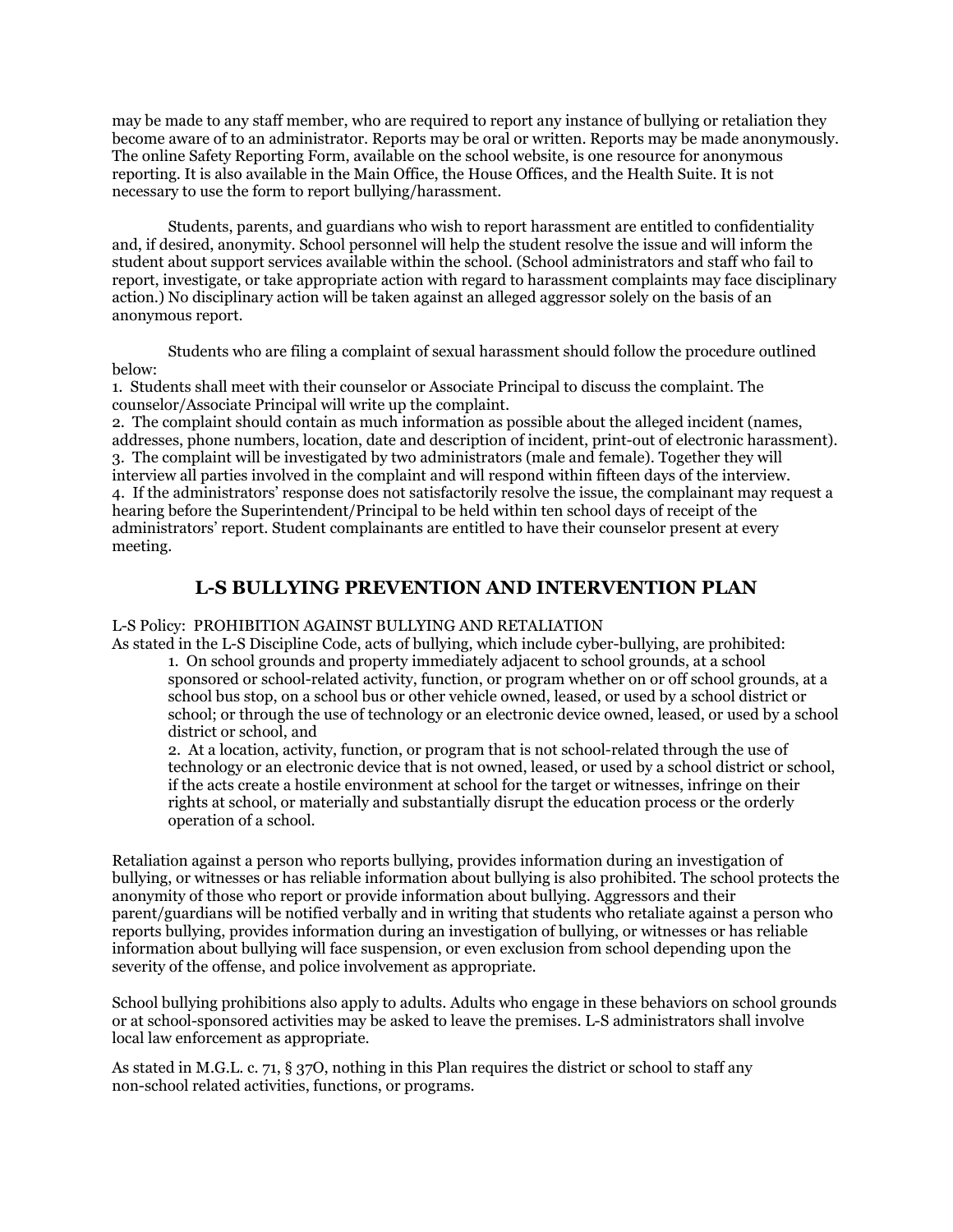The L-S Bullying Prevention and Intervention Plan can be seen on the L-S website at lsrhs.net. It summarizes how the plan was developed, which staff committees oversee the plan and its implementation, and what training and ongoing professional development on the topic occurs annually for L-S staff. In addition, the staff receives an annual written notice of the plan's contents and how to access it.

The plan describes the ways L-S curriculum, both academic and extracurricular, addresses the problem of bullying and ways students can recognize, prevent, and intervene to stop it. These include:

• Empowering students to take action by knowing what to do when they witness other students engaged in acts of bullying or retaliation, including seeking adult assistance;

• Helping students understand the dynamics of bullying and cyber-bullying, including the underlying power imbalance;

• Emphasizing cyber-safety, including safe and appropriate use of electronic communication technologies;

• Enhancing students' skills for engaging in healthy relationships and respectful communications; and

• Engaging students in a safe, supportive school environment that is respectful of diversity and difference.

The plan provides procedures for reporting and responding to bullying or retaliation. Reports of bullying or retaliation may be made by staff, students, parents or guardians, or others, and may be oral or written. Oral reports made by or to a staff member shall be recorded in writing. Staff members are required to report any instance of bullying or retaliation they become aware of or witnesses to an administrator. There are a variety of reporting resources available to the school community including:

- The online Safety Reporting Form (on school website [www.lsrhs.net](http://www.lsrhs.net))
- Email to any Administrator or to Coordinator of Safe School Initiatives
- Staff mailbox for any Administrator or the Coordinator of Safe School Initiatives

We expect students, parents, guardians, and others who witness or become aware of bullying or retaliation to report it to a staff member. Reports may be made anonymously, but no disciplinary action will be taken against an alleged aggressor solely on the basis of an anonymous report. Students, parents or guardians, and others may request assistance from a staff member to complete a written report.

Responding to a report of bullying or retaliation. The Associate Principals will be responsible for investigating allegations of bullying or retaliation. Before fully investigating the allegations of bullying or retaliation, they will take steps to restore a sense of safety to the alleged target, or any witness or informant. Additional steps to promote safety during and after the investigation will be taken as necessary.

The investigating administrators will notify parents of both the targeted person and the aggressor, and the school's procedures to address it; if there is reasonable basis to believe that criminal charges may be pursued against the aggressor, the administrator will notify local law enforcement agencies. All parties in an investigation will be reminded that retaliation is strictly prohibited and will result in disciplinary action, in accordance with the L-S Discipline Code. The investigating administrator(s) will notify all parties of their findings, and of the plans for providing safety for the targeted student, as well as consequences and remediation strategies for the aggressor.

Collaboration with families. The school communicates with parents and guardians about the bullying prevention curriculum, the dynamics of bullying, and online safety against cyberbullying. This is done in the beginning of the school year letter sent to all families, which conveys information that each student receives in opening meetings, where bullying prevention efforts are highlighted. This information is reinforced for all ninth-grade parents at our annual Ninth Grade Parent Night and to all parents at our annual Back to School Night.

L-S will offer occasional education programs for parents and guardians that focus on school climate and bullying prevention. The programs will be offered in collaboration with the LSPO, the School Council, the School Climate Group, and the Lincoln and Sudbury Public Schools. Bullying and cyberbullying is also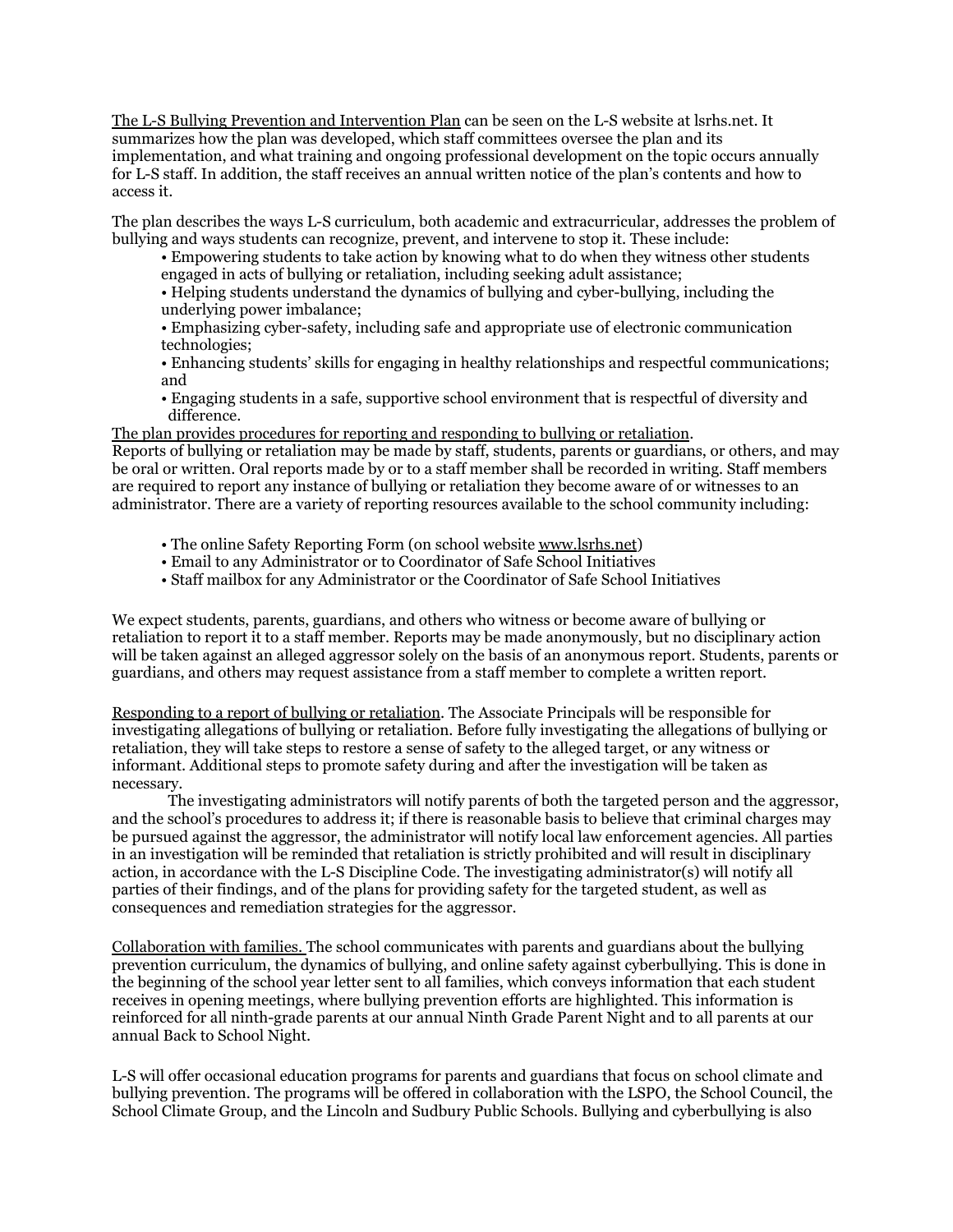addressed in the school's biannual public presentation of the Youth Risk Behavior Data and accompanying forum. Bullying Prevention and explaining the school's bullying prevention initiatives is also part of the School Council's Parent-to-Parent outreach.

# **DISCRIMINATION GRIEVANCE PROCEDURES**

### **INTRODUCTION**

The School Committee has designated a district administrator as coordinator for each federal and state statute regarding discrimination. Complaints under Title IX have their own special procedure; see section C below. Their responsibility is to act as an advisor to any/all parties at any stage of these procedures to ensure that proper steps are followed. The coordinator may also act as mediator when requested to do so by both parties.

#### **A. INFORMAL PROCEDURES**

When you think you have a complaint you should first follow these informal steps. If you feel that someone has discriminated against you because of your race, gender, sexual orientation, religion, or ethnic background, you are encouraged to talk to that person directly about your feelings. If you find this difficult to do, you may wish to talk with a student advisor who can inform you of your rights and may go with you when you discuss your concerns. A student advisor is any teacher, counselor, or administrator employed by the Lincoln Sudbury Regional School District. Try to find out whether the discrimination you believe exists is the result of an individual's bias or a school-wide policy. Your concern may be a misunderstanding that can be cleared up by a simple informal conversation. If the person(s) involved have agreed to change the policy or practice, or if you are satisfied that no discrimination exists, you will not have to file a formal complaint. If these steps do not work, you may follow a formal procedure.

#### **B. FORMAL PROCEDURES**

Write a clear statement of your complaint including all the facts as you see them. The following information should be included:

- 1. Your name and home address.
- 2. A description of what happened including name and address of person involved, time, date and as many other details as you can remember.
- 3. Any other information you think is important to help people understand your concerns.

Give a copy of your written complaint to the person charged with the discrimination and the Superintendent/Principal. As you can see, by filing a formal grievance you may have to speak to the same people you met with before. However, the difference this time is that your complaint and the school officials' responses are in writing. By law, you MUST be given a hearing and MUST receive a written response. All hearings and investigations must follow due process procedures that guarantee that both parties will have the right and opportunity to present evidence and witnesses and to question witnesses at all steps. Confidentiality will be maintained by the involved parties at all levels.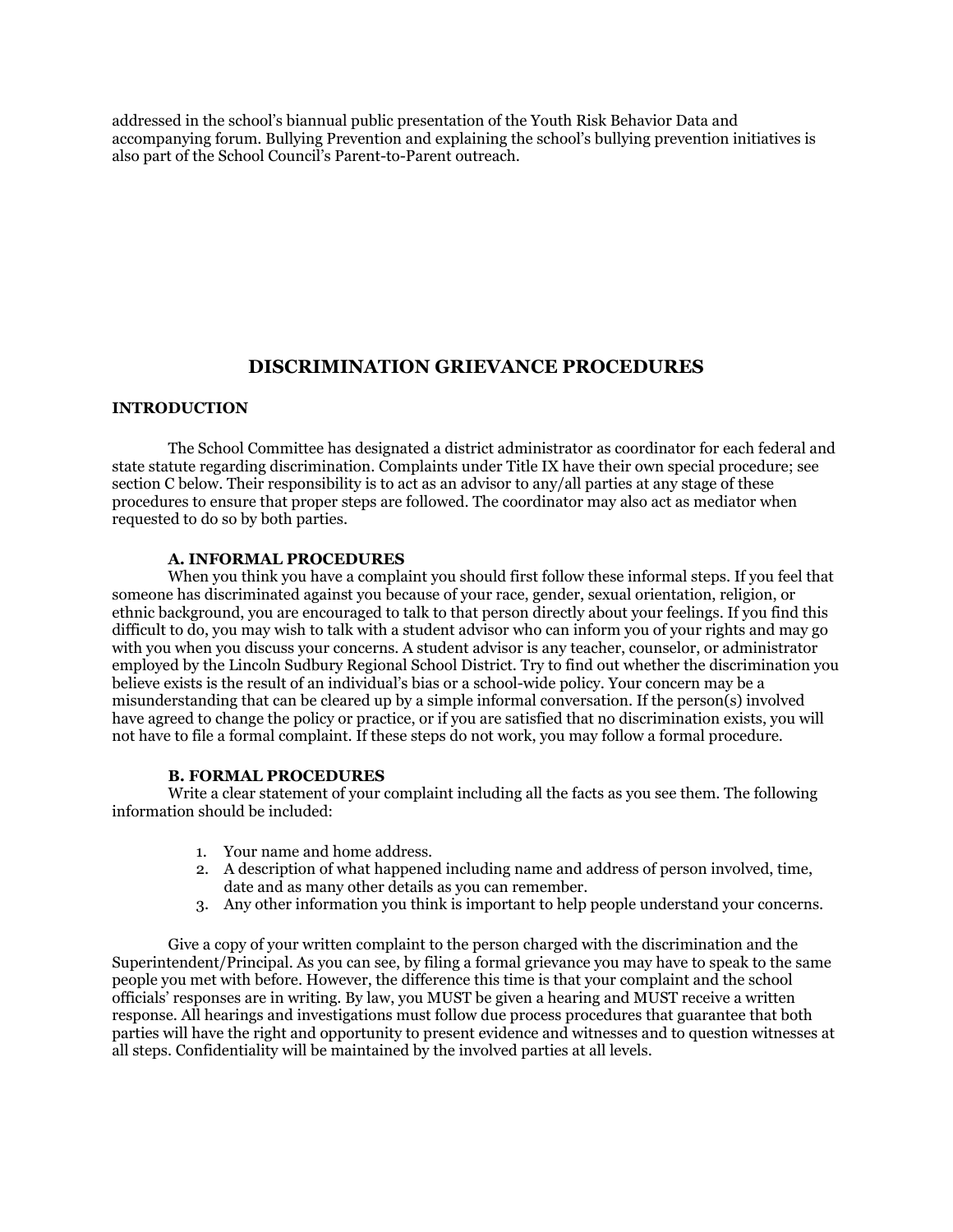The Superintendent/Principal will conduct an investigation of the formal complaint and give a written decision to both parties and to the appropriate coordinator. See Declaration of Compliance for specific person.

If you disagree with the decision of the Superintendent/Principal, you must appeal the decision, in writing, to the School Committee within five school days after your receipt of a written decision.

The School Committee will, within twenty school days of the receipt of the grievance, investigate the grievance and give a written decision. The School Committee will submit a copy of the decision and the reasons for the decision to both parties, the Superintendent/Principal and the coordinator.

The above time frames may be extended by mutual agreement.

# **C. SPECIAL PROCEDURES UNDER TITLE IX**

As of August 2020, there are new regulations under Title IX (the law that protects people from discrimination of the basis of sex). Dr. Aida Ramos, Director of Student Services, has been identified as the Title IX Coordinator for Lincoln-Sudbury Regional High School. She can be reached at 978-443-9961 x2385, [aida\\_ramos@lsrhs.net](mailto:aida_ramos@lsrhs.net) or for any Title IX inquiries you may email [TitleIXcomplaints@lsrhs.net.](mailto:TitleIXcomplaints@lsrhs.net)

The **Title IX Coordinator** is responsible for:

- Making sure complaints are filed and investigated when appropriate
- Contacting the person filing the complaint and explain Title IX protocols
- $\bullet$  Identifying the person(s) that will investigate the complaint
- Identifying the person that will make a decision after an investigation is completed. *The investigator(s) and the decision maker cannot be the same person and should not talk to each other while the investigation is taking place.*

The new regulations raised the threshold of what constitutes a violation of TItle IX rights. Potential violations must meet criteria of sexual harassment.

Sexual harassment is defined as\*:

- Quid pro quo sexual harassment
- Hostile environment sexual harassment, defined as unwelcome conduct determined by a reasonable person to be so **severe, pervasive and objectionably offensive** that it effectively denies a person equal access to the school's education program or activity.

\* *Excerpts from SafeSchools Training*

### **School District's Jurisdiction:**

The complainant must:

- Be currently enrolled at L-S, or attempting to enroll at L-S.
- Alleged sexual harassment must occur:
	- in a school's "education program or activity" and must be in the United States
	- includes locations, events, or circumstances over which the school exercised **substantial control over both the respondent and the contexts in which the sexual harassment occurred.**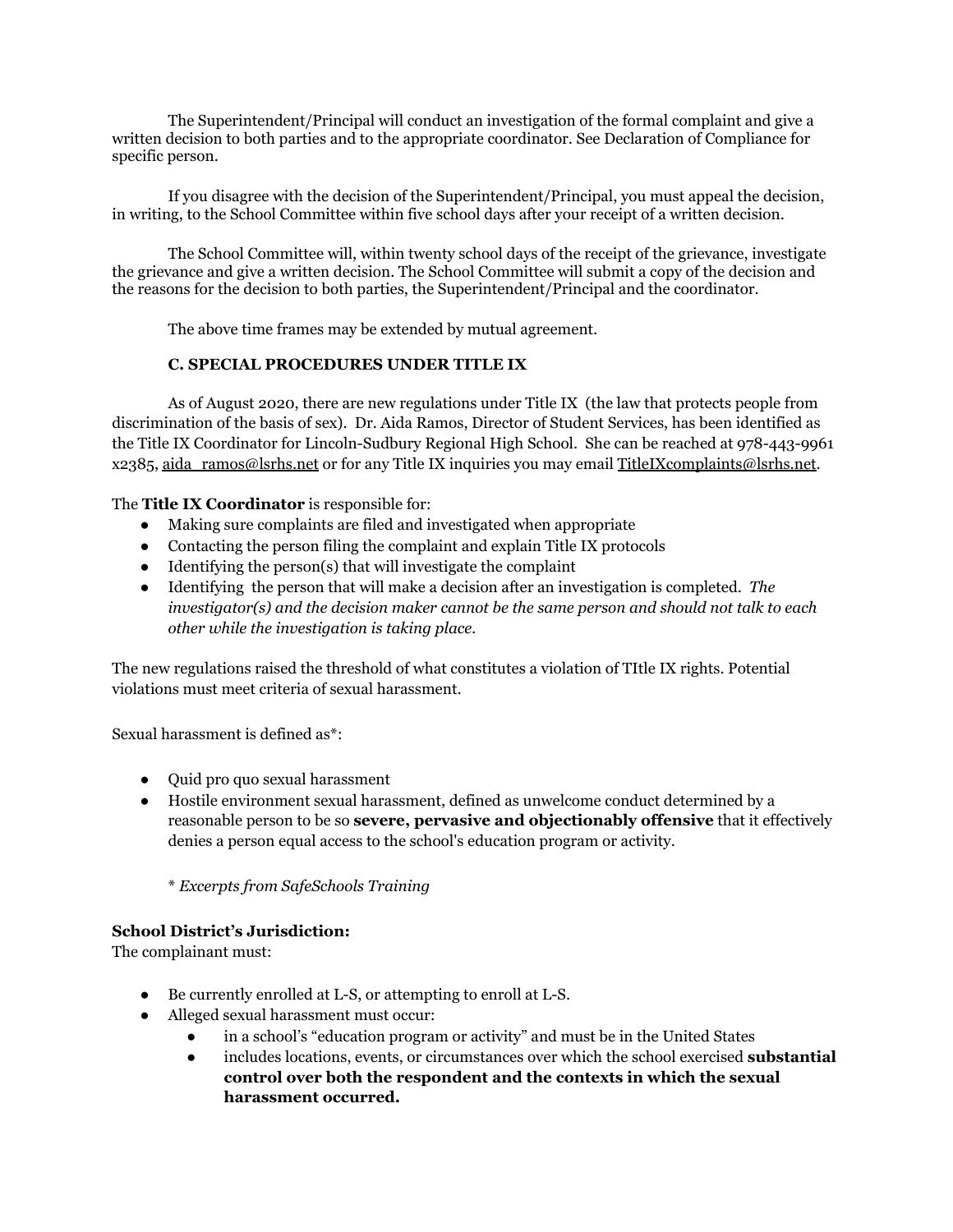The law requires that any sexual harassment complaint under Title IX must be dismissed if:

- It would not fit within the definition of sexual harassment
- It did not occur in an education program or activity of the school
- It did not occur in the United States

Filing a Complaint:

- The victim and/or parents must contact the Title IX Coordinator
- Complaint must be in writing, although this does not limit the ability of contacting the Title IX Coordinator.
- Only the alleged victim and/or parents can file a complaint. Third parties reports will not be considered complaints.
- Title IX Coordinator meets with the alleged victim and will review the Title IX process, and will do an intake of the allegations and ask for the compliant to be put in writing
- $\bullet$  Title IX Coordinator will identify a person(s) to investigate the allegations
- Investigator(s) will with the alleged victim, perpetrator(s) and/or any possible witness(es)
- Investigator(s) write a report with all the information gathered. The report will be shared with the alleged victim and perpetrator(s). Both parties will be allowed to provide additional information that might help the investigation.
- The report will include the name of the alleged victim and perpetrator(s) and may include the names of any witness(es).
- After the report is finalized, investigators will share the report with the assigned decision maker. The person will review the report and determine if there has been a Title IX violation.
- Decision maker will send a letter to parents/students with the findings.
- L-S will not have a hearing process. Any disputes may be resolved by Superintendent/Principal Bella Wong.

Important Notes:

- A Title IX investigation is NOT the same as a disciplinary investigation. A student may be disciplined and may, or may not, be found in violation of another person(s) Title IX rights.
- Throughout the process, students maintain these rights:
	- First Amendment Freedom of Speech
	- Fifth Amendment Protection Against Self-Discrimination

Fourteenth Amendment - Right to Due Process

Complaints alleging violations may alternately be filed in writing with the Superintendent of Schools for immediate School Committee action. A parent, guardian or other person or group who feels that Chapter 622 (282) state or federal regulations have been violated may request that a copy of the School Committee response be sent to the Department of Elementary and Secondary Education, 350 Main Street, Malden, MA 02148-023. A parent, guardian or the person affected may also seek enforcement of these regulations in any court or administrative agency of competent jurisdiction. Complaints alleging violations of Title IX may also be filed with the Office of Civil Rights, Department of Elementary and Secondary Education, 330 Independence Avenue, S. W., Washington D.C. 20210.

# **DEFINITIONS OF TERMS**

DETENTION - Students assigned detention are expected to stay 30 minutes before or after school. Under special circumstances, a student may lose free time during the school day. Detention time will be doubled for those failing to report. The next step is suspension.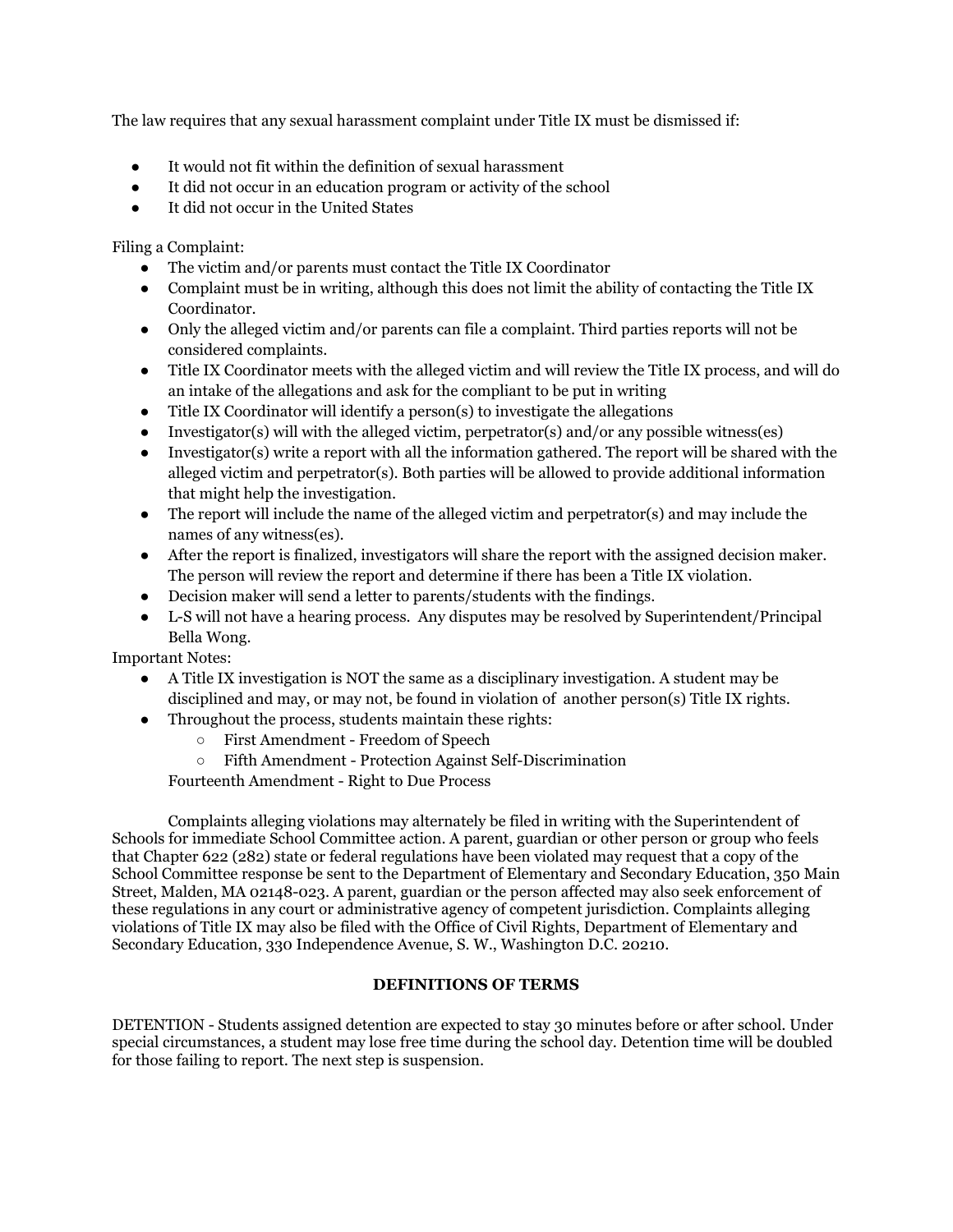SUSPENSION OUT-OF-SCHOOL - Students who are suspended for ten days or fewer will be informed by an Associate Principal of the charges against them, and provided an opportunity to respond. If students are suspended, they are ineligible for school bus transportation, may not appear on school grounds for any purpose during the school day, and may not participate in or attend any extra-curricular activities during the period of suspension. Their parents/guardians will be notified. If a student appeals a suspension, the hearing with the Superintendent/Principal will be held as quickly as possible, but the student must remain out of school until the hearing is held.

SUSPENSION IN SCHOOL - Under certain circumstances, at the discretion of the Associate Principal, students may serve the period of suspension in school, under supervision.

EXPULSION – Students expelled from school lose their right to a public education. Expulsion is a legal procedure that requires action by the Superintendent/Principal. The Superintendent/Principal, acting alone, may expel students for drug violations, weapons possession, or assault on a staff member. In other cases, the School Committee must decide upon expulsion, based upon the recommendation of the Superintendent/Principal.

EXCLUSION - Exclusion from the L-S community can be in the form of in-school or out of school suspension, or expulsion. Exclusion may also include being excluded from certain areas or events.

APPEAL PROCEDURES - Students who believe a disciplinary action is unjust may appeal beginning with the person imposing the original penalty, continuing through the Administration. In each situation, the student may have the opportunity to present facts and may be accompanied by other people to assist or offer other information. However, as noted above, students under suspension must remain out of school unless and until their appeal is successful.

#### LINCOLN-SUDBURY REGIONAL SCHOOL DISTRICT L-S COMPUTER NETWORK-ACCEPTABLE USE POLICY

The Lincoln-Sudbury Computer Network consists of Google's G Suite, network file servers, and Internet access.

PURPOSE: It is the policy of the Lincoln-Sudbury Regional School District to provide access for employees and students to the L-S Computer Network and to other external services for educational and administrative purposes. Educational purposes shall be defined as classroom activities, career and professional development activities, and high-quality self-discovery activities of an educational nature.

The purpose of the L-S Computer Network is to assist teachers in preparing students for success in life and work. This is accomplished by providing them with a network that allows them access to a wide range of information and the ability to communicate with others.

The L-S Computer Network shall be used consistently with these educational purposes to increase communication, enhance productivity, provide information to the community, and assist staff in upgrading existing skills and acquiring new skills through a broader exchange of information.

AVAILABILITY: The Superintendent/Principal or the Superintendent/Principal's designee shall be responsible to implement, monitor, and evaluate the L-S Computer Network for educational and administrative purposes.

Access to the L-S Computer Network, including external services, shall be made available to employees and students for educational and administrative purposes, in accordance with administrative regulations and procedures to be developed by the Superintendent/Principal or his/her designee.

Access to the L-S Computer Network is subject to adherence with the District's Acceptable Use Policy and the exercise of good judgment and common sense. ALL USERS shall be required to comply with all administrative regulations and procedures governing use of the system. Copies of this policy may be found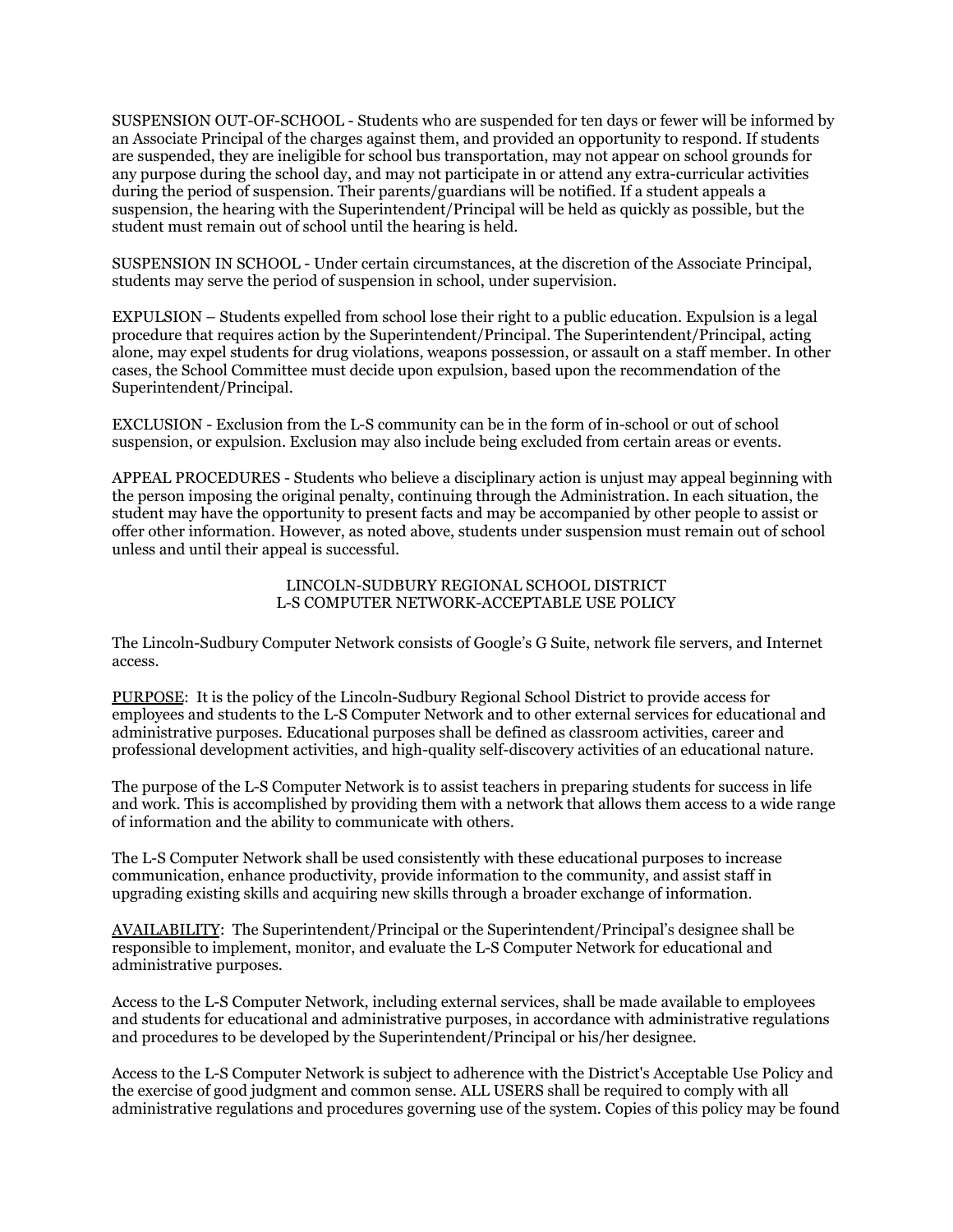in the Program of Studies and Policy Handbook for Students, the Staff Policy Manual and the Support Staff Handbook. Noncompliance with applicable regulations and procedures, or inappropriate use of the L-S Computer Network or external services may result in suspension or termination of user privileges and other disciplinary actions consistent with the policies of the Lincoln-Sudbury Regional School District. Violations of law may result in criminal prosecution as well as loss of user privileges and disciplinary action by the Lincoln-Sudbury Regional School District.

In compliance with the Children's Internet Protection Act (CIPA), L-S will utilize a filter to prohibit access to Websites which contain inappropriate material. The filtering will not impede educationally relevant sites.

ACCEPTABLE USE: The Superintendent/Principal or his/her designee shall be responsible to develop and implement administrative procedures, and student user agreements, consistent with the purposes and mission of the Lincoln-Sudbury Regional School District, as well as with law and policy governing copyright and other applicable law.

PERSONAL COMPUTING DEVICES: Staff and students may bring personal computing devices to L-S. In an effort to protect the L-S information network, the District reserves the right to investigate personal computing devices and/or peripheral devices at any point, if there is any reason to believe these are being used inappropriately, or in such a way as to threaten the network.

MONITORING USE: Electronic mail transmissions and other use of electronic resources by students and employees shall not be considered confidential and may be monitored, accessed, retrieved, downloaded, printed, copied or examined at any time by the network administrator, Superintendent/Principal or the Superintendent/Principal's designee to ensure appropriate use for educational and administrative purposes, and may be disclosed to others, including law enforcement officials. All School emails are public record <http://www.mass.gov/legis/laws/mgl/66-10.htm> and will be archived for 7 years. Emails are available as part of a public request, some are subject to redaction for certain privileged information (set by law.) Staff members should use the L-S email system for any school related issues.

LIABILITY: The Lincoln-Sudbury Regional School District shall not be liable for users' inappropriate use of electronic resources or violations of copyright restrictions, users' mistakes or negligence, or costs incurred by users. The Lincoln-Sudbury Regional School District shall not be responsible for ensuring the accuracy or usability of any information found on external services.

### LINCOLN-SUDBURY REGIONAL SCHOOL DISTRICT L-S COMPUTER NETWORK-ACCEPTABLE USE POLICY ADMINISTRATIVE PROCEDURES FOR IMPLEMENTATION

### Policy Enforcement

- The District shall provide each user with copies of the Acceptable Use Policy and Procedures. Copies of this policy may be found in the Program of Studies and Policy Handbook for Students, the Staff Policy Manual and the Support Staff Handbook.
- Access shall be granted to employees.
- Access shall be granted to students.
- The Superintendent/Principal or the Superintendent/Principal's designee shall be responsible for disseminating and enforcing policies and procedures.

# Passwords

- User names shall be recorded on access agreements, where applicable, and kept on file.
- In applications where passwords are utilized, the initial passwords provided by the network administrator should be set to expire on login.
- Passwords are confidential. All passwords shall be protected by the user and not shared nor displayed.
- Individual users shall, at all times, be responsible for the proper use of accounts issued in their name.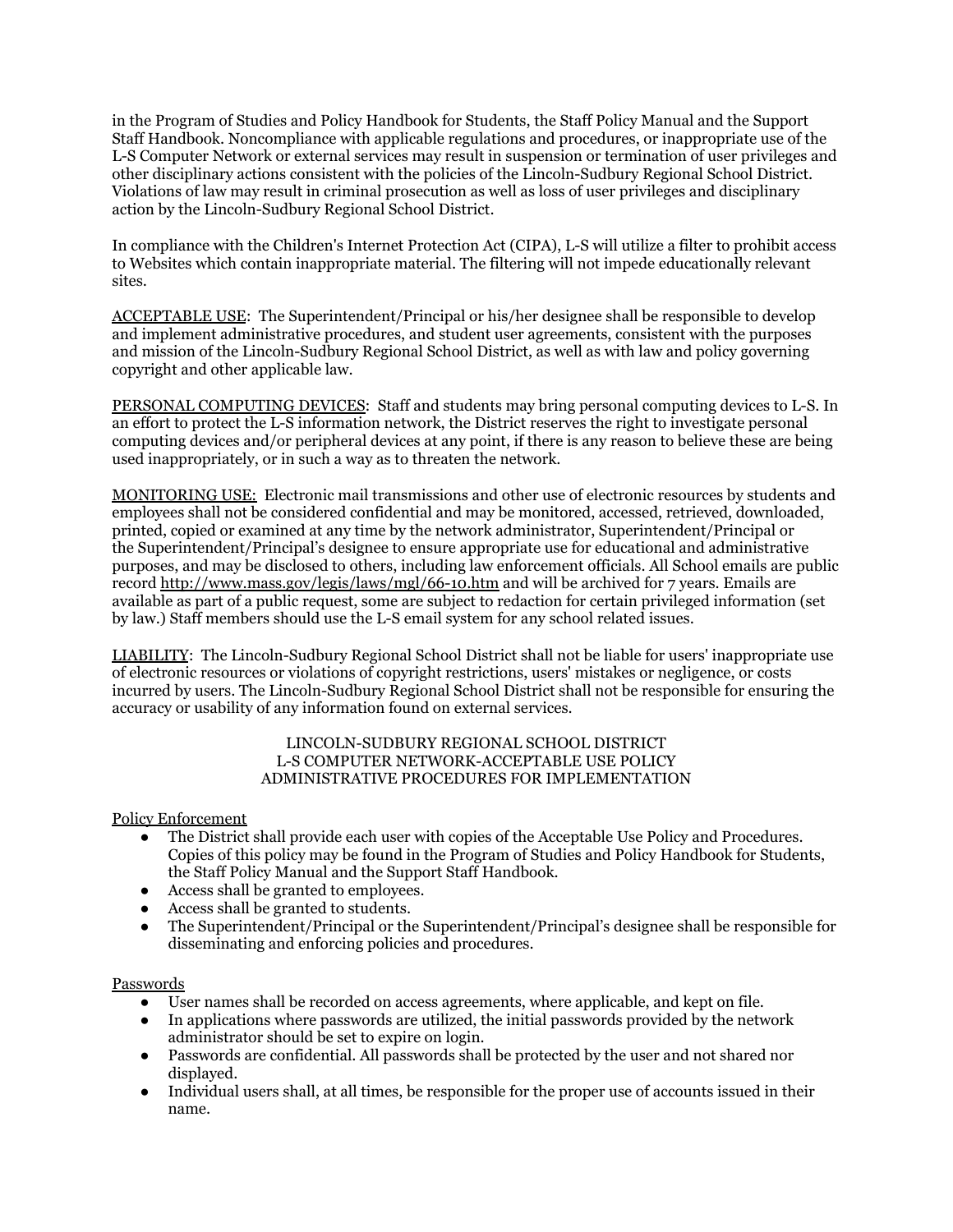● System users shall not use another user's account.

### Copyright

- Copyrighted software or data shall not be placed on the L-S Computer Network server without permission from the holder of the copyright and the system administrator.
- System users must comply with copyright laws and respect copyrights. Copyrighted material may be copied or redistributed only when the system user is authorized to do so in writing by the copyright holder or designee, or is authorized to do so under the copyright law "fair use" doctrine. Any system users who have a question about their right to use or redistribute copyrighted material should consult with the Superintendent/Principal, designee or the System Administrator.
- System administrators may upload/download public domain programs to the system/network.
- System administrators are responsible for determining if a program is in the public domain.

### General Usage

● The Superintendent/Principal or Superintendent/Principal's designee shall be authorized to monitor, access, retrieve, download, print, copy or examine all system activities including electronic mail transmissions, as deemed appropriate to ensure proper use of electronic resources, and to disclose such transmissions to others, including law enforcement officials.

### System Maintenance

- The network administrator or the network administrator's designee shall be responsible for establishing appropriate retention and backup schedules.
- The network administrator or designee shall be responsible for establishing appropriate disk usage limitations, if needed.
- System users should purge electronic information according to District retention guidelines.

### Unacceptable Uses

- The L-S Computer Network is to be used for educational and administrative purposes, in accordance with the District's L-S Computer Network - Acceptable Use Policy. The following are some examples, but not an exhaustive list, of uses which are inconsistent with that Policy:
- Using the L-S Computer Network for political or commercial purposes of any kind.
- Forgery or attempted forgery.
- Except in the case of an authorized network administrator, Superintendent/Principal or Superintendent/Principal's designee, attempting to monitor, read, delete, copy, or modify the electronic mail of other users or to interfere with the ability of other users to send or receive electronic mail.
- Using the L-S Computer Network for illegal purposes, the support of illegal activities, or for any activity prohibited by District policy.
- Attempting to harm or destroy equipment, materials, data or programs on the L-S Computer Network or on the network of any other agency connected to the Internet.
- Using vulgarity, ethnic or racial slurs, harassment, slander, or other inflammatory language. Language should always be appropriate to the context in which it is used.
- Pretending to be someone else when sending/receiving messages.
- Transmitting or viewing any sexually explicit or pornographic materials or material not considered to be of value in an educational setting.
- Revealing personal information (addresses, phone numbers, etc.) regarding oneself or another to an unknown party.
- Attempting to impersonate or to gain unauthorized access as a system administrator or as any other user.
- Attempting to harm or destroy data of the L-S Computer Network, another user on the network, or any other agency connected to the Internet.
- Encouraging or supporting the prohibited activities of others.
- Spamming [sending massive, inappropriate and unsolicited information] or flooding [transferring data without intent of meaningful communication].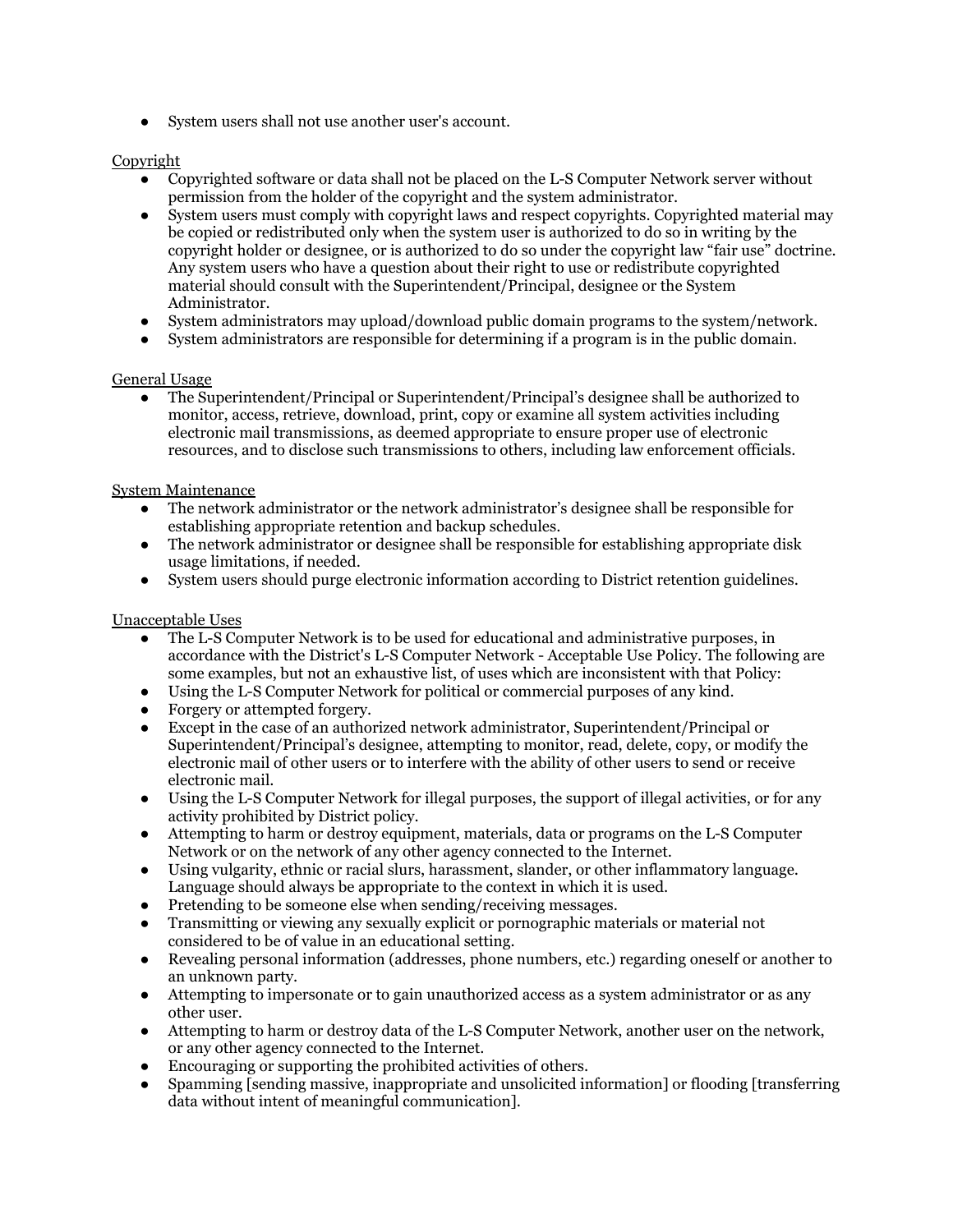### District Response to Infractions

- Deliberate attempts to degrade or disrupt system performance are violations of District policy and may be criminal activity under applicable state and federal laws. This includes, but is not limited to, the uploading or creating of computer viruses.
- Vandalism is a violation of District policy and may be criminal activity under applicable state and federal laws. Vandalism shall result in the cancellation of system privileges and shall require restitution for costs associated with hardware, software, and system restoration.
- The District shall cooperate fully with local, state, or federal officials in any investigation concerning or relating to misuse of the District's network.

A user who violates District policy or administrative procedures or uses the L-S Computer Network inappropriately shall be subject to suspension or termination of L-S Computer Network privileges and shall be subject to appropriate District disciplinary action and/or prosecution.

# LINCOLN-SUDBURY REGIONAL SCHOOL DISTRICT MASK POLICY

Health and safety of our students and staff are of the utmost importance. Personal protection from COVID-19, the novel coronavirus, includes the appropriate wearing of face masks by students and anyone accessing the school buildings, buses, and grounds. Studies have shown that wearing masks can significantly increase protections from spreading the disease.

Therefore, for the 2020-21 school year, we are implementing a strict Mask/Face Covering\* Policy. Face coverings will be required to be worn by all students and staff unless they have provided a doctor's note documenting a medical or disability exemption. Face coverings can be disposable or reusable. As determined by the Centers for Disease Control:

Face masks should:

- Reach above the nose, below the chin, and completely cover the mouth and nostrils
- Fit snugly against the sides of the face
- Be made of at least two layers of fabric (if cloth) that you can breathe through
- Be able to be laundered and machine dried without damaging the material or shape (if cloth)

Neck gaiters, open-chin triangle bandanas and face covering containing valves, mesh material or holes of any kind will not be considered appropriate face coverings. If a staff member or student does not have a face covering they will be provided with a face covering by the school district.

# **Transportation to and from school:**

Masks/face coverings must be worn by everyone on the school bus during the entire school bus transportation ride. Students will be spaced at least 3 feet apart during transportation.

Students being transported to school by car, must wear a mask upon exiting the vehicle, and will need to wear the mask when exiting school until securely in the car for dismissal.

Students who are walking or biking to and from school will need to put their mask on within one block of school or whenever physical distancing is less than 6 feet.

# **In school:**